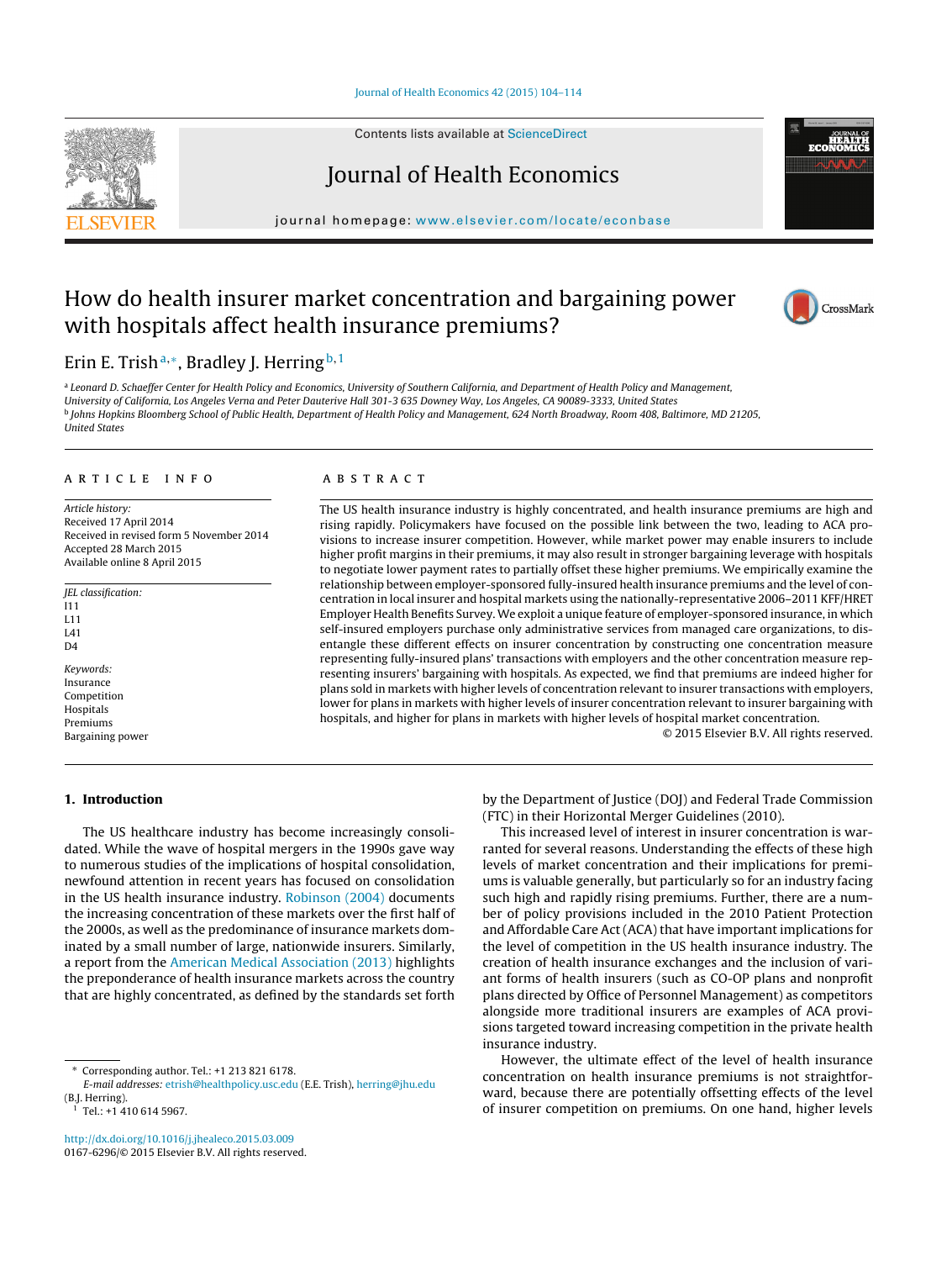of insurer concentration should lead to increased insurer market power in the markets where insurance is sold (to employers and individuals), likely resulting in relatively higher premiums due to higher plan profit margins, all else equal. On the other hand, insurers also engage in bilateral bargaining over transaction prices with providers, one of the key drivers of insurer costs. Thus, higher levels of insurer market concentration may yield stronger insurer bargaining leverage with local providers, thereby enabling them to negotiate lower provider prices, which may partly be passed on to insurance purchasers in the form of lower premiums. This purchasing power effect is particularly important, given the recent movement toward increased consolidation among provider markets driven by the ACA and other trends [\(Cutler](#page-10-0) [and](#page-10-0) [Scott](#page-10-0) [Morton,](#page-10-0) [2013\).](#page-10-0)

Moreover, the effects of insurer market power may depend on the amount of provider market power, and vice versa. The extent to which insurers can use their bargaining leverage to negotiate lower provider prices likely depends on the level of competition in the local provider market, as these prices may already be at or near the point at which economic profits are zero in relatively competitive provider markets. Furthermore, the extent to which hospitals can use their bargaining leverage likely depends on local insurance market conditions. A better understanding of the extent to which higher prices resulting from concentrated provider markets are passed through to consumers in the form of higher premiums (rather than simply representing a transfer of rents from insurers to providers) is particularly relevant for antitrust enforcement in terms of evaluating the extent to which hospital market consolidation ultimately harms consumers.<sup>2</sup>

### 1.1. Our empirical contribution

In this paper, we empirically analyze the relationships between insurer concentration, hospital concentration, and employersponsored health insurance premiums. Our primary empirical contribution is that we identify a way to disentangle insurer concentration's differing effects on higher insurer profits and lower provider prices. We do so by exploiting a unique feature ofthe market for employer-sponsored insurance whereby smaller employers tend to purchase fully-insured coverage whereas larger employers tend to self-insure and purchase only administrative services from managed care plans (such as provider network assembly and claims processing). An insurer's market share in the fully-insured market is mainly relevant to the plan's profits, while an insurer's market share in the fully-insured and self-insured markets combined is mainly relevant to provider prices.

More specifically, we construct two distinct measures of health insurance market concentration to disentangle these two effects. Both concentration measures use the HealthLeaders-InterStudy census of private insurers to construct Herfindahl-Hirschman Indices (HHI) of market concentration, and we consider HHIs alternatively using Core-Based Statistical Areas (CBSA), with the Metropolitan Divisions therein, and counties as the geographic market boundaries. One HHI market concentration measure focuses on the profit portion of the premium's administrative overhead tied to the transactions between fully-insured plans and employers by only using HealthLeaders-InterStudy's fully-insured plans in its HHI's market share calculation. We hypothesize that, all else equal, concentration in the fully-insured market will be associated with relatively higher health insurance premiums.

The second HHI market concentration measure focuses on the hospital price's portion of the premium tied to the negotiations between insurers and hospitals.While self-insured enrollment represents a distinct product that is sold to employers, the insurer's patient volume across the entire combined "book of business" (i.e., the fully-insured market and the self-insured market) represents its market share relevant to the price negotiations with hospitals. We therefore use these HealthLeaders-InterStudy data to measure each plan's fully-insured and self-insured combined market share in this HHI calculation representing insurer bargaining with providers. We hypothesize that concentration in the fully-insured and self-insured markets combined will be associated with relatively lower health insurance premiums.(We also hypothesize that higher hospital market concentration – derived from the American Hospital Association's (AHA) Annual Survey – will be associated with relatively higher health insurance premiums.)

Using plan-level premium data from the restricted-use Kaiser Family Foundation/Health Research and Educational Trust (KFF/HRET) Employer Health Benefits Survey for years 2006 through 2011, we find that premiums are indeed higher among markets with higher levels of insurer concentration representing fully-insured coverage sold to employers (and higher among more concentrated hospital markets), and we find that premiums are indeed lower among markets with higher levels of insurer concentration representing insurer bargaining with hospitals (derived from combined fully-insured and self-insured market shares).

Regarding the organization of the remainder of the paper, we first summarize the relevant literature on the effects of insurer and hospital concentration and then describe the conceptual framework. We then explain our empirical model, data, and market definitions. Our results, discussion, limitations, and conclusions follow.

# **2. Relevant literature**

The majority of studies related to competition in the US healthcare industry over the past few decades have focused on competition and consolidation among hospitals. [Gaynor](#page-10-0) [and](#page-10-0) [Vogt](#page-10-0) [\(2000\),](#page-10-0) [Vogt](#page-10-0) [and](#page-10-0) [Town](#page-10-0) [\(2006\),](#page-10-0) and [Gaynor](#page-10-0) [and](#page-10-0) [Town](#page-10-0) [\(2011,](#page-10-0) [2012\)](#page-10-0) provide excellent reviews of this literature. While many of these studies yield unique findings, the results generally suggest that increasing consolidation in the hospital industry is associated with higher hospital prices.

The literature on the association between insurance premiums and the level of competition in the US health insurance industry, particularly within the employer-sponsored market, is more limited, largely due to data limitations. Early studies by [Wholey](#page-10-0) et [al.](#page-10-0) [\(1995\)](#page-10-0) and [Dranove](#page-10-0) et [al.](#page-10-0) [\(2003\)](#page-10-0) find that markets with more HMO competitors are associated with lower premiums. [Dafny](#page-10-0) [\(2010\)](#page-10-0) finds evidence of price discrimination as a consequence of insurermarket power. Using a proprietary dataset containing information about the insurance benefits offered by large employers between 1998 and 2005, she utilizes variation in the profitability of these large employers to illustrate that insurers in concentrated insurance markets impose higher premium increases on more profitable employers (assumed to be less price sensitive). [Dafny](#page-10-0) et [al.\(2012\)](#page-10-0) observe a positive effect of insurer consolidation on health insurance premiums by exploiting the 1999 merger of nationwide insurers Aetna and Prudential as a source of differential changes in local insurance market concentration across the country. Using this instrument and the same dataset of large employers as above, they find a significant effect of increases in local insurance market concentration on increases in health insurance premiums. Additionally, they explore the possible effects of insurance consolidation on bargaining power with providers, finding that

<sup>2</sup> We thank Chris Garmon for highlighting this point.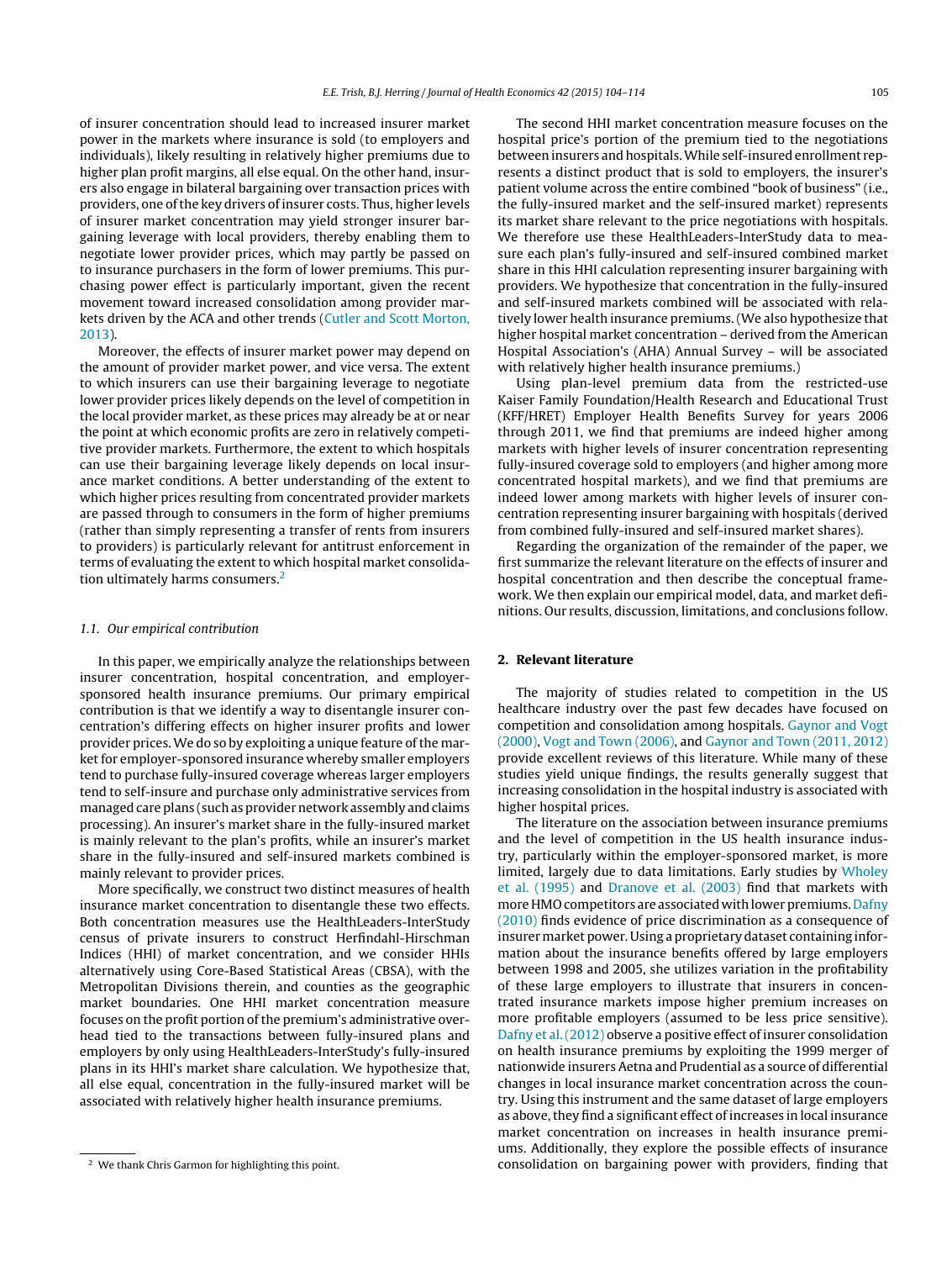<span id="page-2-0"></span>increased insurance concentration is associated with a substitution of nurses for physicians. Similarly, [Dafny](#page-10-0) et [al.](#page-10-0) [\(Forthcoming\)](#page-10-0) exploit United Healthcare's uneven impact of its non-participation in state exchanges to conclude that more concentrated insurance exchanges were associated with higher premiums in 2014.

Numerous recent studies document the significant inter- and intra-market variation in negotiated provider prices, including its association with market-level factors, such as insurer or hospital market concentration (for example, [White](#page-10-0) et [al.,](#page-10-0) [2013;](#page-10-0) [Berenson](#page-10-0) et [al.,](#page-10-0) [2012;](#page-10-0) [Ginsburg,](#page-10-0) [2010;](#page-10-0) [MedPAC,](#page-10-0) [2009;](#page-10-0) [Massachusetts](#page-10-0) [Attorney](#page-10-0) [General,](#page-10-0) [2010;](#page-10-0) [US](#page-10-0) [GAO,](#page-10-0) [2005\).](#page-10-0) Several recent papers examine the relationship between both insurer and hospital concentration and negotiated hospital prices. [McKellar](#page-10-0) et [al.](#page-10-0) [\(2013\)](#page-10-0) and [Moriya](#page-10-0) et [al.](#page-10-0) [\(2010\)](#page-10-0) both find that higher levels of insurance concentration are associated with lower hospital prices, but that higher levels of hospital concentration are not significantly associ-ated with higher hospital prices. However, [Melnick](#page-10-0) et al. (2011) find that higher hospital concentration is indeed associated with higher hospital prices, and also find that hospital prices are lower in the most concentrated health plan markets compared to more competitive health plan markets. [Ho](#page-10-0) [and](#page-10-0) [Lee](#page-10-0) [\(2013\)](#page-10-0) find heterogeneous effects of insurer competition on negotiated hospital prices; while increased insurer competition actually reduces hospital prices on average, they observe a positive and significant effect on the prices negotiated by the most attractive hospitals.<sup>3</sup>

Similar effects have been documented among physician markets. [Schneider](#page-10-0) et [al.](#page-10-0) [\(2008\)](#page-10-0) find that higher physician concentration is associated with higher prices but find no effect of insurer concentration on prices, while [Dunn](#page-10-0) [and](#page-10-0) [Shapiro](#page-10-0) [\(2012\)](#page-10-0) find that physician prices are higher in concentrated physician markets and lower in concentrated insurance markets. Additionally, [Dunn](#page-10-0) [and](#page-10-0) [Shapiro](#page-10-0) [\(2013\)](#page-10-0) find that negotiated physician prices increased as a result of health reform in Massachusetts, including some evidence suggesting that these price increases are at least partly attributable to increased competition among insurers. However, the outcome of interest in each of these studies is the prices negotiated between insurers and providers, leaving open the question of whether and, if so, the extent to which such prices are ultimately passed through to consumers in the form of higher premiums.

In perhaps the most closely related paper to our study, [Town](#page-10-0) et [al.](#page-10-0) [\(2006\)](#page-10-0) analyze the effects of hospital industry consolidation in the 1990s on HMO premiums. They derive a theoretical model demonstrating the effects of horizontal mergers in upstream markets on consumer prices in downstream markets, and apply this model to the hospital (i.e., the upstream input to the product of health insurance) and health insurance (i.e., the downstream output) industries. Their theory predicts that the effects of consolidation in the upstream industry will have differential effects on the price and quantity of the downstream product dependent on the level of competition in the downstream product industry, and their empirical findings support this theory. Specifically, they find that the hospital mergers that occurred in the 1990s resulted in higher HMO premiums and reductions in insurance coverage, and that these effects were strongest among competitive insurance markets.

#### **3. Conceptual framework for premiums**

Premiums set by insurers for a given employer represent a combination of expected medical spending covered by the insurer and a loading factor. The loading factor reflects the insurer's administrative costs (such as marketing and paying claims) and any possible mark-up in the profit margin resulting from the insurer exercising market power in selling the insurance policy. Expected medical spending is a function of prices and quantities of medical care to be consumed. Prices generally represent the outcome of negotiations between insurers and providers, and the expected quantity of healthcare consumed generally reflects the generosity of the plan and the health status and other features of the group covered.<sup>4</sup>

As noted above, an increase in the level of concentration in the insurance market likely has offsetting effects on premiums as market concentration may differentially affect the loading and expected spending components of the premium. Regarding the loading component of the premium, the most straightforward effect of increasing insurance market concentration is the likely positive effect on loading as the insurer gains more market power and attains higher profit margins on policies sold to employers.<sup>5</sup> However, higher levels of insurer market concentration may potentially yield efficiencies in certain administrative costs such as lower advertising costs and an increased ability to spread certain fixed costs over a larger population. Would an insurer with increased market power ever pass any portion of these saving in administrative costs along to consumers in the form of relatively-lower premiums? Consider the extreme case of one monopolist insurer setting the price of the premium such that its marginal revenue (from selling an additional policy) equals its marginal cost. Unless the aggregate demand for insurance is completely inelastic, any decrease in the marginal cost (from administrative efficiencies via larger market share) implies a partial decrease in the premium (to thus reduce marginal revenue in equilibrium). That said, the overall effect of increased market concentration would seem to likely increase premiums, with the partial effect of increased profits on higher premiums exceeding the partial effect of reduced administrative costs on lower premiums, unless the aggregate demand for insurance is highly elastic.

Regarding the expected spending components of the premium, increased insurance market concentration may also result in lower healthcare spending, as the insurer gains stronger bargaining leverage with hospitals and is able to negotiate lower payment rates. However, the extent to which these lower provider prices attained by an insurer are passed along as savings to consumers in the form of lower premiums is also unclear. Similar to the

<sup>&</sup>lt;sup>3</sup> Several other papers also focus on the effect of the type of hospital with respect to negotiation between hospitals and insurers (which we do not consider in our empirical analysis). [Ho](#page-10-0) [\(2009\)](#page-10-0) develops a sophisticated model of the insurerhospital bargaining game, estimating the expected division of profits between insurers and hospitals. She finds that specific hospital features have important effects on the outcome ofthis bargaining game – that "star" and capacity constrained hospitals have stronger bargaining leverage with insurers and higher profits. This result is also documented by [Berenson](#page-10-0) et [al.](#page-10-0) [\(2012\)](#page-10-0) who, using data from qualitative interviews with hospital and insurance executives from the Community Tracking Study, find that "must-have hospital systems. . .can exert considerable market power to obtain steep payment rates from insurers." [Lewis](#page-10-0) [and](#page-10-0) [Pflum](#page-10-0) [\(2014\)](#page-10-0) also find that multi-market participation by a hospital system may increase bargaining leverage.

<sup>4</sup> Quantity consumed is also a function ofthe price; however, here we are focusing on prices in terms of total transaction price negotiated with the hospital by the insurer. Given the presence of insurance coverage, the portion of this price faced by the consumer seeking medical care is likely to be considerably smaller than this negotiated transaction price, so the price effects would likely reflect the change in consumer cost-sharing, rather than the change in overall price. In a similar paper which disentangles the price and quantity effects on physician services consumed, [Dunn](#page-10-0) [and](#page-10-0) [Shapiro](#page-10-0) [\(2012\)](#page-10-0) find very small price effects on quantity consumed in this state of insurance coverage. Additionally, [McKellar](#page-10-0) et [al.](#page-10-0) [\(2013\)](#page-10-0) find that, despite an inverse correlation between market-level private prices and utilization, overall the price effect dominates, resulting in a positive relationship between prices and spending.

 $5$  Competitive pressures on insurers could also lead to improvements in quality for the insurance plan, holding spending constant, although [Scanlon](#page-10-0) et [al.](#page-10-0) [\(2008\)](#page-10-0) find no evidence to support competition's effect on quality.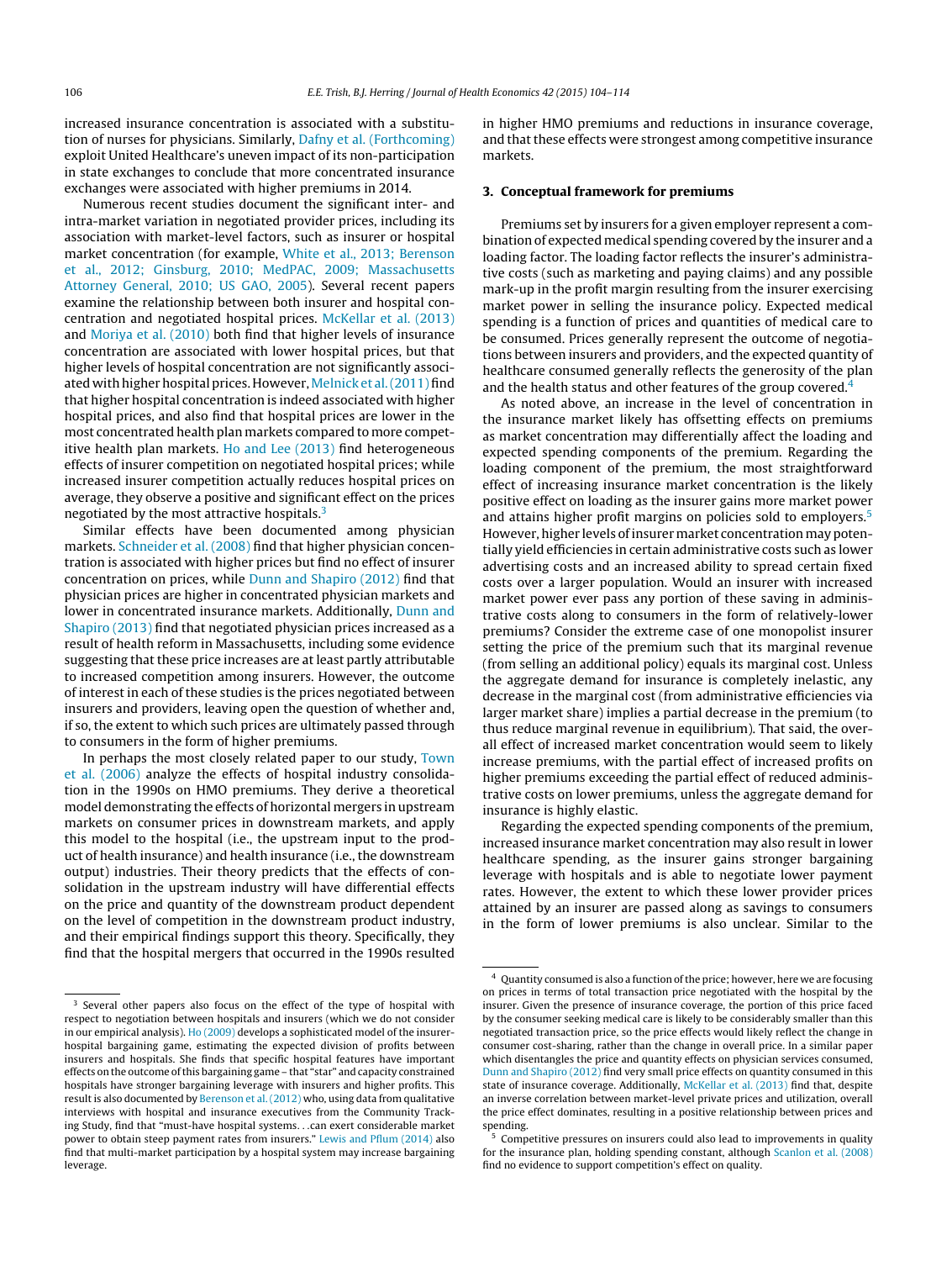above consideration of reduced administrative costs, a reduction in negotiated provider prices is essentially a downward shift in the insurer's marginal cost curve. If the price elasticity of demand for insurance is completely inelastic, all of the savings from lower provider prices paid by the insurer would be retained by the insurer as higher profits. Otherwise (unless the price elasticity is extremely high), a portion of the savings from lower provider prices would likely be passed on to consumers as lower premiums (tied with the desire to sell more policies) $6$  while a portion of the savings from lower provider prices would be retained by the insurer as a higher profit margin.

Conversely, as hospital markets become more concentrated, hospitals may gain stronger leverage in the bargaining game with insurers, resulting instead in higher premiums via increased spending due to higher negotiated payment rates to hospitals. Moreover, as hospital markets become more competitive, the effect of insurer concentration may have a negligible impact on hospital prices if those prices cannot be negotiated downwards any further by insurers due to hospital solvency constraints.

As a result, the relative magnitudes of these potentially offsetting effects of increasing insurance concentration on health insurance premiums are not clear. Our study therefore aims to empirically isolate some of these potentially countervailing effects of health insurance concentration, and their interaction with local hospital market concentration, on health insurance premiums in the employer-sponsored insurance market.

## **4. Empirical model and data**

## 4.1. Empirical overview

We run plan-level OLS regressions to test the relationship between insurer and hospital market concentration and employersponsored fully-insured premiums from the KFF/HRET Employer Health Benefits Survey from 2006 through 2011. These models use the logged single-employee's total annual premium (i.e., the employer and employee shares combined) as the dependent variable of interest and include plan, firm, industry, and market-level controls for premiums. Our model uses continuous HHI measures for insurer and hospital market concentration and, as noted above, incorporates two separate measures of insurance market concentration to disentangle the effects of insurer market concentration in the market for selling fully-insured coverage to employers from those effects of insurer market concentration in the market for bargaining over service prices with hospitals.

An important limitation of our analysis is that we ultimately rely on cross-sectional geographic variation in these market concentration measures for both insurers and hospitals, and thus the endogeneity of these market concentration measures is a potential concern. A good instrument for cross-sectional variation in market concentration is simply not apparent to us. Many studies therefore use variation over time in these market concentration measures, but we think that firm decisions to merge with one another are also likely endogenous to market characteristics themselves. Regardless, there is very little within-market variation over time in either the insurer HHIs or the hospital HHIs during this 2006 through 2011 time period for our premium data. (Despite this lack of variation over time, we tested models including market-level fixed-effects

 $6$  In the presence of adverse selection, insurers may also pass on savings in the form of lower premiums in an effort to attract a healthier risk pool. For example, [Starc](#page-10-0) [\(2014\)](#page-10-0) shows that medical spending is positively associated with premiums in the Medigap market and that adverse selection in this market somewhat restrains insurer premium markups despite insurer market power.

models anyway, but these models yielded insignificant results.) Our prior is that exogenously-high insurer profits would increase insurer competition and exogenously-high hospital prices would increase hospital competition, leading to a bias against observing our hypothesized positive effects of HHIs on premiums.

# 4.2. Data

We obtain data on employer-sponsored health insurance premiums from a restricted-use version of the annual KFF/HRET Employer Health Benefits Survey for 2006–2011. (The public-use version of this dataset does not have geographic identifiers.) The KFF/HRET survey provides nationally representative data regarding employers' health benefits offerings for roughly 2000 firms per year. The data include plan-level information on the largest plan of each type of plan (i.e., HMO, PPO, etc.) offered by the employer in the year. We obtain plan-level premiums, type of plan, and generosity factors such as deductible and out-of-pocket maximum information from these data and focus our regression analyses on single coverage. We also include firm-level control variables from these data including firm industry, size, unionization, and workforce characteristics. We restrict our analysis to employers purchasing fully-insured coverage by excluding selfinsured employers. We also exclude rural employers from our analyses, as we ultimately link these data to market concentration measures constructed for urbanmarkets. Finally, we exclude observations with premiums in the highest and lowest one percentile of the distribution of the data.

We also include time-variant market-level control variables in these premium regressions. These include mean per capita income at the CBSA-level, which we obtain from the Bureau of Economic Analysis, and the age, sex, and race-adjusted mean annual Medicare hospital reimbursement per enrollee at the HRR-level, obtained from the [Dartmouth](#page-10-0) [Atlas](#page-10-0) [of](#page-10-0) [Health](#page-10-0) [Care,](#page-10-0) which we include to control for local variation in practice patterns that would be expected to affect utilization and therefore premiums. Additionally, we control for state-level premium tax rates and an index of high-cost state-mandated benefits, $<sup>7</sup>$  both of which may increase premiums</sup> for fully-insured coverage. We use a one year lag for all marketlevel variables, except the premium tax rates and mandated benefit index, which are contemporaneous (though highly invariant over the time period studied).

# 4.3. Market definitions

We construct HHI measures of insurance market concentration from the HealthLeaders-InterStudy census of private insurers and subsequently merge these market concentration measures to the KFF/HRET data.<sup>8</sup> The HealthLeaders-InterStudy data include enrollment at the managed care organization (MCO)-productcounty-level for each year. $9$  We construct two distinct measures

 $7$  The index is constructed by summing the number of high cost benefit mandates in effect for the given year in the state in which the policy is sold. "High cost" mandates are defined as those for which associated healthcare spending is estimated to be more than 1% of overall premium by the [Council](#page-10-0) [for](#page-10-0) [Affordable](#page-10-0) [Health](#page-10-0) [Insurance](#page-10-0)  $(2006 - 2011)$ 

<sup>&</sup>lt;sup>8</sup> The HHI is the sum of the squared market shares of each competitor in the market, and is a commonly used measure of market competitiveness in horizontal merger analyses conducted by the DOJ and FTC. The measure ranges from 0 to 10,000 with 10,000 representing a perfect monopoly. We scale this by 100 points (such that the HHI ranges from 0 to 100)in all of our regression analyses for easier presentation of results.

<sup>&</sup>lt;sup>9</sup> The InterStudy data have been criticized for work on health insurance markets due to concerns with accuracy and consistency (see, for example, [Dafny](#page-10-0) et [al.,](#page-10-0) [2011\).](#page-10-0) One important point to note is that earlier criticisms of the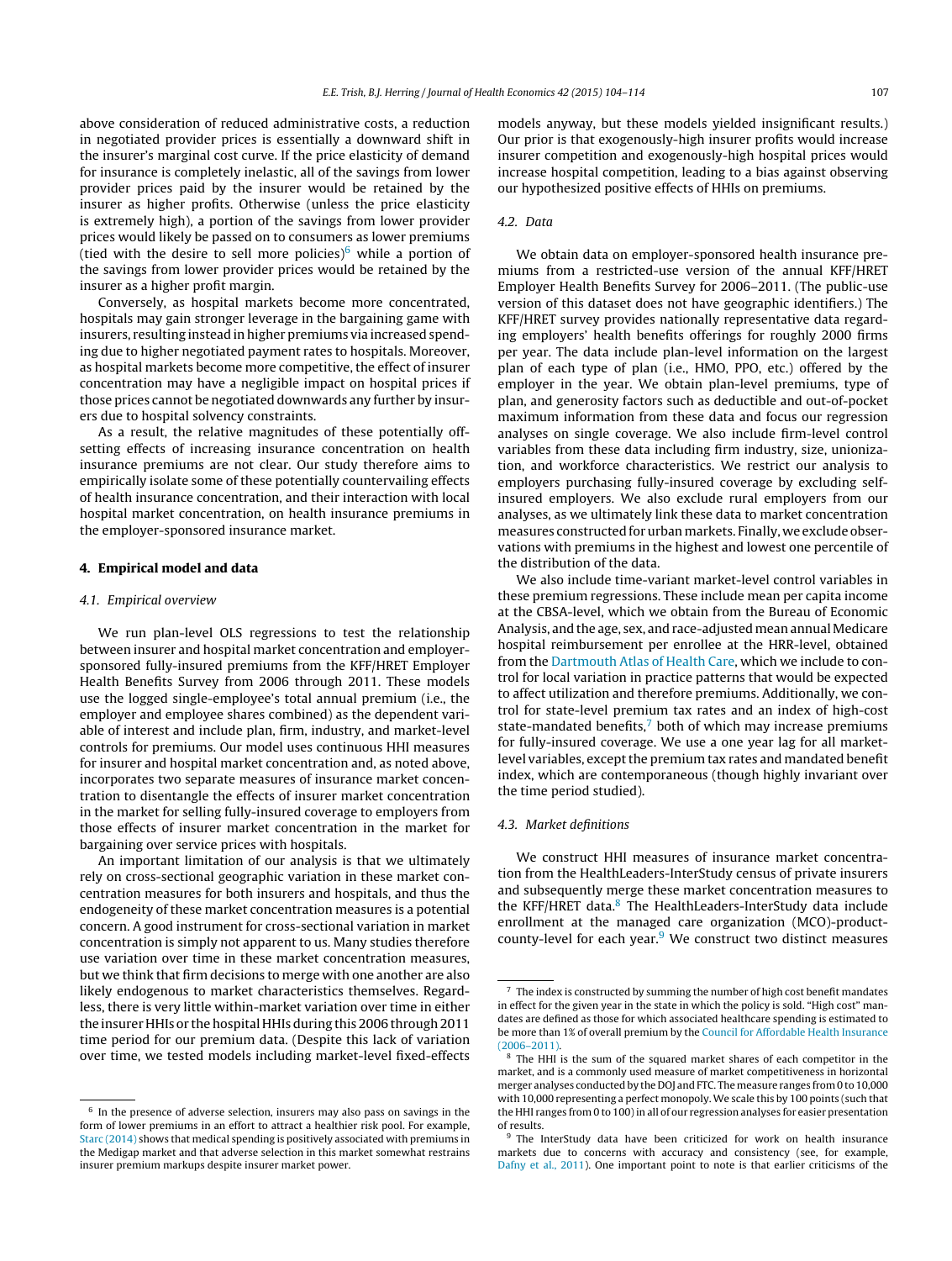of insurance market concentration based on the market shares of the relevant transaction.

For the market transaction in which the insurer sells fullyinsured coverage to employers, we define the product market as all fully-insured managed care insurance products and aggregate the MCO's enrollment in these products within a defined geographic market (described below). We refer to this measure as the "Insurer:Employer HHI" representing the level of competition of the market in which the employer is purchasing a fully-insured managed care product to provide coverage for its employees.

For the market transaction in which the insurer uses its bargaining leverage to negotiate with hospitals, we define the insurance product market by aggregating each insurer's enrollment in a geographic market for its entire commercial book of business (i.e., combined enrollment in fully-insured and self-insured managed care products) because that full set of commercially insured patients represents that insurer's purchasing power. We refer to this measure as the "Insurer:Hospital HHI" measure. We exclude observations in markets in which the HealthLeaders-InterStudy data provide implausibly high, low, or variant total enrollment.

To construct the measure of market concentration for hospital services, we use data from the AHA annual survey. We include all non-federal short-term general acute care hospitals in the US. We define the product market as the number of private-pay inpatient days aggregated to the hospital system within the geographic market.<sup>10</sup> This concentration measure, referred to as "Hospital HHI" represents the relative bargaining strength of the local hospital market with which insurers must negotiate hospital prices.

We exclude plan enrollment and hospital admissions among three specific integrated delivery systems – namely, Kaiser Permanente, Geisinger Health System, and Intermountain Healthcare – from the calculations of the Insurer:Hospital and Hospital HHI measures, respectively, in the geographic markets where their hospitals exclusively treat patients from the integrated insurer and there is thus no relevant hospital price negotiation. However, we do not remove the enrollment among these integrated delivery

concentration based on these different measures are all very highly correlated and our results are robust to these alternative definitions. Moreover, we believe that using the system-level measures (rather than individual hospitals) more accurately represent the bargaining nature with insurers.

systems from the Insurer:Employer HHI calculations, as these plans compete with other plans for employer coverage.<sup>11</sup>

We consider two ways to define geographic markets: Core-Based Statistical Areas (CBSA) and counties. The CBSA is a geographic area defined by Office of Management and Budget to represent an area with commuting ties to an urban center. The 11 largest CBSAs (e.g., greater New York City, greater Chicago) are separated into smaller Metropolitan Divisions (e.g., four Divisions within New York City, three Divisions within Chicago), and so we use the smaller Metropolitan Division codes, when available, to define the geographic markets within these larger CBSAs.<sup>12</sup> While we believe that HHIs using the CBSA as the geographic market definition should reasonably characterize the market transactions for relatively-smaller employers purchasing coverage among competing private health insurers and reasonably characterize the market transactions between private health insurers and hospital systems, we also construct HHI measures using counties as the geographic market. Accordingly, we run a regression model using the CBSA for these three HHIs and then a separate regression model using the county for these three HHIs and report results for both measures.<sup>13</sup>

The joint distribution of the Insurer:Employer and Insurer: Hospital CBSA-based HHI measures is shown in [Fig.](#page-5-0) 1A. While the two measures are strongly correlated across markets (i.e., the correlation coefficient is 0.83), there is actually a considerable level of differences between the Insurer:Employer and Insurer:Hospital HHI measures, so that we are able to disentangle these opposing effects of higher profits and lower hospital prices on premiums.

The joint distribution of relative bargaining leverage (i.e., Insurer:Hospital HHI and Hospital HHI for CBSAs) is shown in [Fig.](#page-5-0) 1B. The correlation coefficient is 0.22, indicating that there is a mix of markets where the insurers have more bargaining power than hospitals, insurers have less bargaining power than hospitals, and insurers and hospitals have comparable bargaining power. The DOJ/FTC Horizontal Merger Guidelines provide particular HHI cutoffs as one way to categorize the level of competition in a market; by these standards, markets with an HHI between 1500 and 2500 are considered moderately concentrated, and markets with an HHI greater than 2500 are considered highly concentrated ([US](#page-10-0) [DOJ/FTC,](#page-10-0) [2010\).](#page-10-0)

For the Insurer:Employer HHI measure using the CBSA for the market definition, 2.6% of plans are in un-concentrated markets, 39.3% are in moderately concentrated markets, and 58.1% are in highly concentrated markets. For the Insurer:Employer HHI measure using the smaller county for the market definition, 1.8% of plans are in un-concentrated markets, 35.1% are in moderately concentrated markets, and 63.1% are in highly concentrated markets. For the Hospital HHI measure using the CBSA for the market definition, 27.2% of plans are in un-concentrated markets, 29.8% are in moderately concentrated markets, and 43.1% are in highly concentrated markets. For the Hospital HHI measure using the county for the market definition, 10.8% of plans are in un-concentrated markets, 20.1% are in moderately concentrated markets, and 69.1% are in highly concentrated markets. Only 1.0% of plans are in

InterStudy data related to the fact that they only measured enrollment in HMOs do not apply to our study, as information on PPOs and other products was added beginning in 2005 associated with combining with HealthLeaders. Nonetheless, there are still concerns regarding the validity and volatility of enrollment. We have addressed these concerns in several ways. In particular, we have removed some enrollment to address the double counting issue of "rental network" enrollment, particularly in 2007–2008, following our own analysis and discussions with database managers at HealthLeaders-InterStudy. Additionally, we have taken several steps to address volatility in the data. First, we have taken the average MCO-product enrollment of the two observations per year (January and July) and used this as MCO-product enrollment for the year. Next, we aggregate total managed care enrollment (fullyand self-insured)in the data atthe market(CBSA/Division or county)level, and compare this enrollment to estimates of the under-65 population for the market, which we obtain from the Small Area Health Insurance Estimates. We exclude from our analyses any markets where the aggregate private enrollment in the HealthLeaders-InterStudydata is less than30%or greater than100%ofthe totalunder-65population in the market. We believe these are conservative cutoffs, as the under-65 population includes not only those that are privately insured, but also those that are uninsured and those with Medicaid or another source of public coverage (such as VA, Medicare, etc.). Additionally, we drop any market-year observations for markets in which the HHI is more than 25% greater or less than the mean HHI of that same market across the six-year time period included in our study (i.e., an implausibly large insurance market one-year outlier). Overall, these restrictions result in an exclusion of about 20% of the total plan-level observations in the KFF/HRET data. These excluded markets tend to have higher levels of insurance market concentration (likely due to mis-measurement), but are otherwise similar to the markets retained in our study.  $^{10}\,$  We also run models with alternative definitions of hospital product market, such as beds, total volume, total admissions, and Medicare discharges; hospital market

 $11$  The results are qualitatively unchanged if we either do not exclude this enrollment and/or if we simply drop observations in markets with integrated delivery systems present in the market.

<sup>&</sup>lt;sup>12</sup> The results are also qualitatively unchanged if we use CBSAs to define geographic markets without using the smaller Metropolitan Divisions within these 11 largest CBSAs.

<sup>&</sup>lt;sup>13</sup> We also run models using the Dartmouth Atlas' Hospital Referral Region (HRR) as the geographic market for both Insurer:Hospital HHIs and Hospital HHIs, as the HRR has been frequently been used as a geographic market for healthcare. HRRs are generally larger geographic areas than CBSAs, so CBSA-level markets are typically more highly concentrated than HRR-level markets.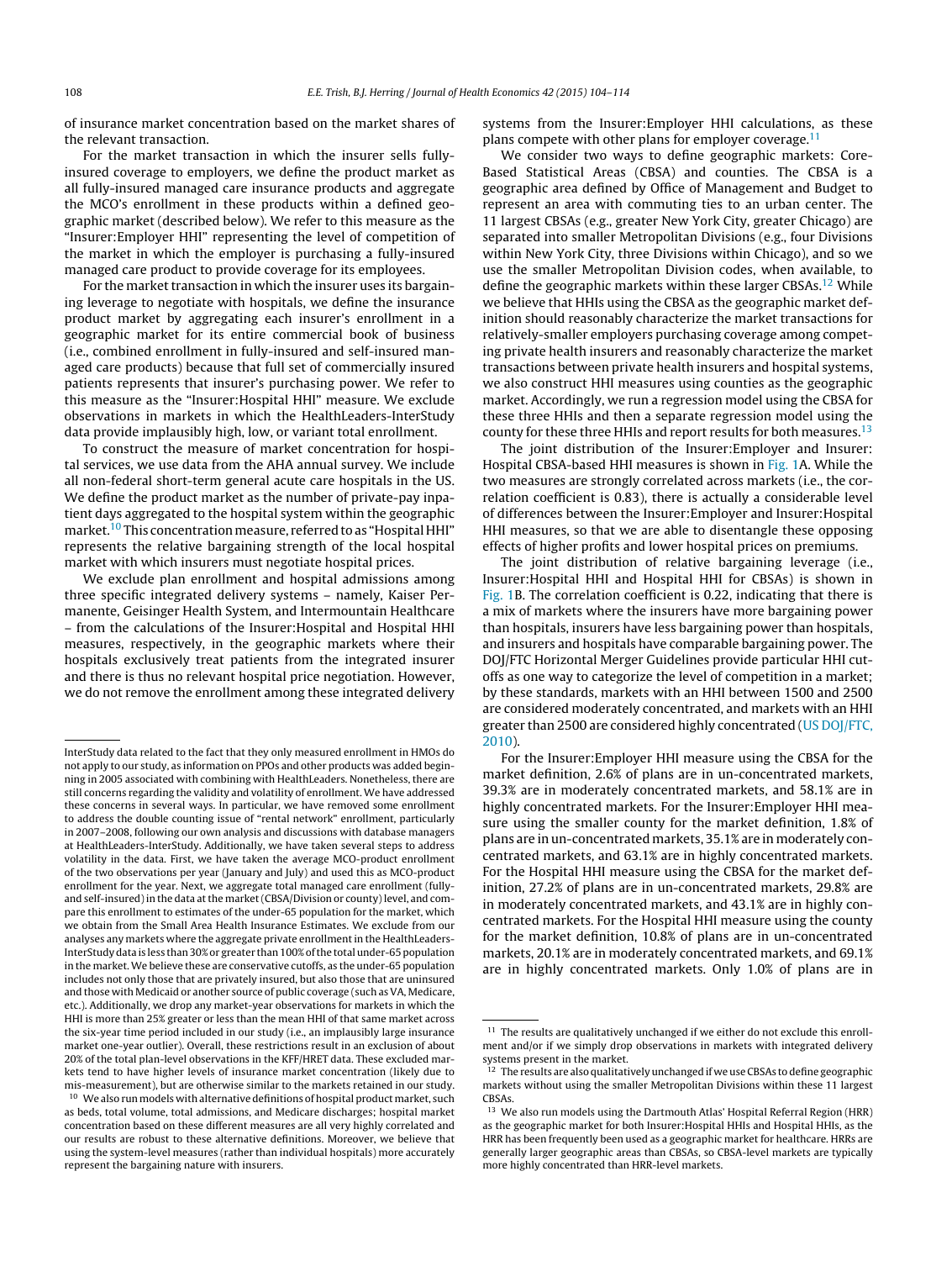<span id="page-5-0"></span>

**Fig. 1.** Comparison of the two insurance market concentration measures and the joint distribution with hospital market concentration using CBSA market definitions. Notes: The scatterplots depict the joint distribution of the Insurer:Employer and Insurer:Hospital CBSA-based HHI measures of insurance market concentration in Panel (A) and the joint distribution of Insurer:Hospital and Hospital CBSA-based HHI measures for market concentration in Panel (B). Each dot represents a plan from the 2006–2011 KFF/HRET Employer Health Benefits Survey. HHI is Herfindahl-Hirschman Index.

CBSA markets where both insurer and hospital markets are unconcentrated. In contrast, 31.6% of plans are in CBSA markets where both insurer and hospital markets are highly concentrated.

#### 4.4. Empirical model

We estimate parameters from the following OLS plan-level premium regression:

$$
\ln P_{pt} = \alpha + \beta \text{Ins: Emp HHI}_{mt-1} + \varphi \text{Ins: Hosp HHI}_{mt-1} + \sigma \text{Hosp HHI}_{mt-1} + \gamma X_p + \delta F_f + \mu M_{mt-1} + \tau_t + \varepsilon_{pt}
$$
 (1)

where the indices are plan  $p$ , firm  $f$ , market  $m$ , and year  $t$ . The Ins:Emp HHI term in this equation is the one-year lagged HHI of the market in which insurers sell fully-insured policies to employers, the Ins:Hosp HHI term is the one-year lagged HHI of the market in which insurers bargain with hospitals, and the Hosp HHI term is the one-year lagged HHI of the hospital market. The  $X_p$  and  $F_f$ covariates are plan-level and firm-level control variables, while the  $M_{mt-1}$  are market-level controls, including the one-year lagged and logged CBSA-level per capita income, the lagged and logged mean HRR-level Medicare hospital reimbursement values, the contemporaneous state premium tax rate, and the contemporaneous state mandated benefit index. (We lag the income and Medicare utilization values because they are essentially  $t - 1$  forecasts by an insurer while the tax rates and benefit mandates are known in advance.)  $\tau_t$  is a year-indicator variable and  $\varepsilon_{nt}$  is the random error. We use cluster-corrected robust standard errors at the market-year level.

We first estimate the model for the entire sample. We then conduct sensitivity analyses by systematically excluding one or two of the three market concentration measures to allow us to examine our ability to disentangle the effects of insurer concentration through thesemeasures.We then also estimate separatemodels for different subsamples, by first stratifying the sample by insurance market concentration and then stratifying the sample by hospital market concentration. These stratified models allow us to examine whether the effects of insurer and hospital market concentration on premiums appear to vary across markets. We use an HHI of 2500 for stratifying these samples, as this is the FTC/DOJ cutoff for a high level of concentration and it splits the sample roughly in half for the CBSA-defined markets.

# **5. Results and discussion**

The first two columns of [Table](#page-6-0) 1 include the weighted means and standard deviations (where applicable) of the variables used in our analyses. The weighted mean annual single-employee premium in our sample is \$4567; this, as well as the insurer and hospital market concentration measures discussed below are similar to overall population-weighted national measures over this time period and thus do not appear to be idiosyncratic to the KFF/HRET sampling (which is designed to be nationally representative) or our exclusion criteria.

The next three columns of [Table](#page-6-0) 1 present the full results from the OLS regression model for the annual premium shown in Eq. (1). Before discussing the results for insurer and hospital market concentration, we note that the results for the control variables generally appear as expected, indicating that the overall data and model is well specified. For instance, plans with higher deductibles have lower premiums, unionized firms have higher premiums, and smaller firms have higher premiums.

In this model using the CBSA as the geographic market, the coefficient for a 100 point increase in the Insurer:Employer HHI is 0.0021 and the coefficient for a 100 point increase in the Hospital HHI is 0.0019. These findings, which are statistically significant at the 5% and 1% levels, respectively, support our hypothesis that higher levels of both Insurer:Employer and Hospital concentration are associated with higher employer-sponsored health insurance premiums. To put a relative magnitude on these coefficients, we consider their effect size in the commonly-used example of a standard "five-to-four" merger – a market in which two of five equally sized firms merge, resulting in an 800 point increase in HHI (i.e., an HHI increase from 2000 to 2800). These coefficient estimates imply that a simulated five-to-four merger in the Insurer:Employer market is associated with 1.7% (\$78) increase in premiums, and the same increase in the Hospital HHI is associated with a 1.5% (\$67) increase in premiums.

The coefficient for a 100 point increase in the Insurer:Hospital HHI is −0.0024, also statistically significant at the 1% level. A simulated five-to-four merger in this insurer bargaining leverage market is associated with a 1.9% (\$90) decrease in predicted premiums. This finding of a positive coefficient on the Insurer:Employer HHI term and a negative coefficient on the Insurer:Hospital HHI term provides support that there are indeed offsetting effects of increases in insurer concentration in terms of market power in selling insurance to employers (increasing premiums) versus negotiating leverage with hospitals (decreasing premiums).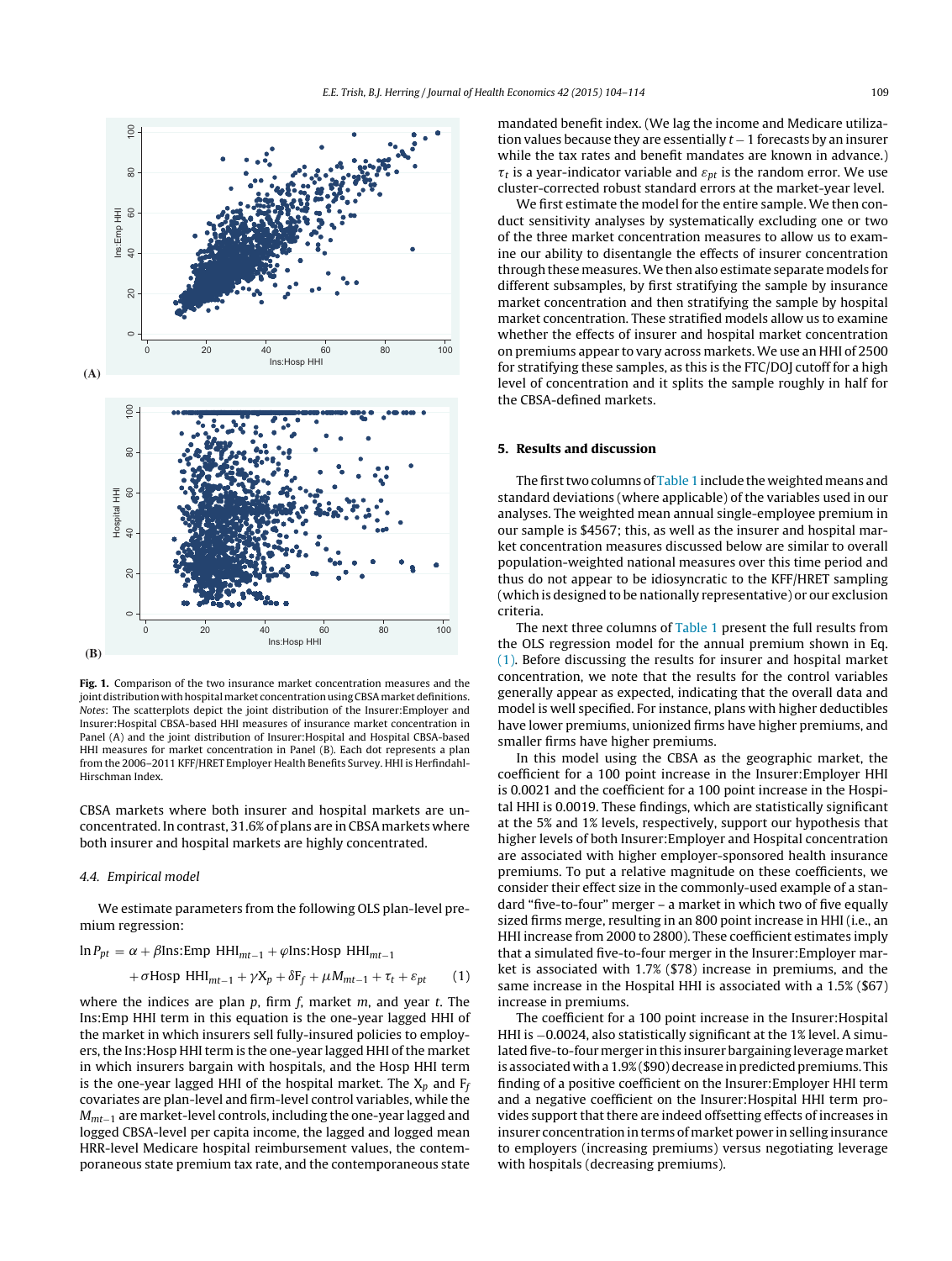#### <span id="page-6-0"></span>**Table 1**

Summary statistics and premium regression results for insurance and hospital market concentration.

| 8.43<br>0.30<br>3.9720<br>0.4987<br>0.000<br>ln(Premium)<br>Market concentration variables<br>Insurer: Employer HHI (CBSA)<br>31.07<br>13.44<br>0.0021<br>0.0010<br>0.029<br>27.39<br>12.65<br>$-0.0024$<br>0.0009<br>0.006<br>Insurer: Hospital HHI (CBSA)<br>30.78<br>23.79<br>0.0019<br>0.0003<br>0.000<br>Hospital HHI (CBSA)<br>Plan-level controls<br><b>HMO</b><br>30.9%<br>Ref<br>PPO<br>49.1%<br>0.1062<br>0.0154<br>0.000<br>POS<br>20.0%<br>0.0949<br>0.0197<br>0.000<br>0.72<br>0.0099<br>0.000<br>Annual deductible (\$000s)<br>0.44<br>$-0.0581$<br>OOP Max < \$1500<br>0.0080<br>0.607<br>16.5%<br>0.0156<br>Firm-level controls<br>Unionized workers<br>21.2%<br>0.0810<br>0.0156<br>0.000<br>13.0%<br>20.1%<br>$-0.0564$<br>0.0315<br>0.073<br>Percent low income (<\$23,000)<br>12.0%<br>16.5%<br>0.0344<br>0.0340<br>0.312<br>Percent part time<br>26.7%<br>Firm size: 500+<br>Ref<br>0.0211<br>0.0152<br>Firm size: 100-499<br>25.1%<br>0.166<br>23.0%<br>Firm size: 25-99<br>0.0232<br>0.0173<br>0.179<br>25.2%<br>0.0407<br>Firm size: 3-24<br>0.0200<br>0.042<br>7.0%<br>Ref<br>Construction<br>9.1%<br>0.0398<br>0.0306<br>0.193<br>Manufacturing<br>0.891<br>0.4%<br>0.0105<br>0.0770<br>Mining<br>0.009<br>Transportation<br>7.4%<br>0.1016<br>0.0391<br>Wholesale<br>4.7%<br>0.223<br>0.0409<br>0.0335<br>Retail<br>7.2%<br>0.0512<br>0.159<br>0.0363<br>8.9%<br>0.1222<br>0.0322<br>0.000<br>Finance<br>40.8%<br>0.1277<br>0.0291<br>0.000<br>Service<br>7.1%<br>0.2106<br>0.0334<br>0.000<br>Government<br>Healthcare<br>7.3%<br>0.1425<br>0.0364<br>0.000<br>Market-level controls<br>In(Per capita income)<br>10.62<br>0.20<br>0.2835<br>0.0417<br>0.000<br>8.38<br>0.20<br>0.1300<br>0.0387<br>0.001<br>ln(Medicare hospital payments)<br>0.99%<br>1.03%<br>0.8981<br>0.7783<br>0.249<br>State premium tax rate<br>State Mandated Benefit Index<br>9.49<br>4.20<br>$-0.0004$<br>0.0019<br>0.814<br>Regional controls<br>South<br>29.8%<br>Ref<br>Northeast<br>20.9%<br>0.0855<br>0.0195<br>0.000<br>16.1%<br>0.0793<br>0.0216<br>0.000<br>Midwest<br>33.2%<br>West<br>$-0.0181$<br>0.0192<br>0.345<br>Year controls<br>15.9%<br>Ref<br><b>Year 2006</b><br>$-0.0034$<br>0.0227<br><b>Year 2007</b><br>17.1%<br>0.880<br><b>Year 2008</b><br>16.5%<br>0.0618<br>0.0239<br>0.010<br><b>Year 2009</b><br>18.9%<br>0.1039<br>0.0223<br>0.000<br>16.9%<br>0.000<br><b>Year 2010</b><br>0.1439<br>0.0241 | Dependent variable | Mean  | Std Dev | Coeff  | Std Err | p-Value |
|------------------------------------------------------------------------------------------------------------------------------------------------------------------------------------------------------------------------------------------------------------------------------------------------------------------------------------------------------------------------------------------------------------------------------------------------------------------------------------------------------------------------------------------------------------------------------------------------------------------------------------------------------------------------------------------------------------------------------------------------------------------------------------------------------------------------------------------------------------------------------------------------------------------------------------------------------------------------------------------------------------------------------------------------------------------------------------------------------------------------------------------------------------------------------------------------------------------------------------------------------------------------------------------------------------------------------------------------------------------------------------------------------------------------------------------------------------------------------------------------------------------------------------------------------------------------------------------------------------------------------------------------------------------------------------------------------------------------------------------------------------------------------------------------------------------------------------------------------------------------------------------------------------------------------------------------------------------------------------------------------------------------------------------------------------------------------------------------------------------------------------------------------------------------------------------------------------------------------------------------------------------------------------------------------------------------------------------------------------------------------------------------------------------------------------|--------------------|-------|---------|--------|---------|---------|
|                                                                                                                                                                                                                                                                                                                                                                                                                                                                                                                                                                                                                                                                                                                                                                                                                                                                                                                                                                                                                                                                                                                                                                                                                                                                                                                                                                                                                                                                                                                                                                                                                                                                                                                                                                                                                                                                                                                                                                                                                                                                                                                                                                                                                                                                                                                                                                                                                                    |                    |       |         |        |         |         |
|                                                                                                                                                                                                                                                                                                                                                                                                                                                                                                                                                                                                                                                                                                                                                                                                                                                                                                                                                                                                                                                                                                                                                                                                                                                                                                                                                                                                                                                                                                                                                                                                                                                                                                                                                                                                                                                                                                                                                                                                                                                                                                                                                                                                                                                                                                                                                                                                                                    |                    |       |         |        |         |         |
|                                                                                                                                                                                                                                                                                                                                                                                                                                                                                                                                                                                                                                                                                                                                                                                                                                                                                                                                                                                                                                                                                                                                                                                                                                                                                                                                                                                                                                                                                                                                                                                                                                                                                                                                                                                                                                                                                                                                                                                                                                                                                                                                                                                                                                                                                                                                                                                                                                    |                    |       |         |        |         |         |
|                                                                                                                                                                                                                                                                                                                                                                                                                                                                                                                                                                                                                                                                                                                                                                                                                                                                                                                                                                                                                                                                                                                                                                                                                                                                                                                                                                                                                                                                                                                                                                                                                                                                                                                                                                                                                                                                                                                                                                                                                                                                                                                                                                                                                                                                                                                                                                                                                                    |                    |       |         |        |         |         |
|                                                                                                                                                                                                                                                                                                                                                                                                                                                                                                                                                                                                                                                                                                                                                                                                                                                                                                                                                                                                                                                                                                                                                                                                                                                                                                                                                                                                                                                                                                                                                                                                                                                                                                                                                                                                                                                                                                                                                                                                                                                                                                                                                                                                                                                                                                                                                                                                                                    |                    |       |         |        |         |         |
|                                                                                                                                                                                                                                                                                                                                                                                                                                                                                                                                                                                                                                                                                                                                                                                                                                                                                                                                                                                                                                                                                                                                                                                                                                                                                                                                                                                                                                                                                                                                                                                                                                                                                                                                                                                                                                                                                                                                                                                                                                                                                                                                                                                                                                                                                                                                                                                                                                    |                    |       |         |        |         |         |
|                                                                                                                                                                                                                                                                                                                                                                                                                                                                                                                                                                                                                                                                                                                                                                                                                                                                                                                                                                                                                                                                                                                                                                                                                                                                                                                                                                                                                                                                                                                                                                                                                                                                                                                                                                                                                                                                                                                                                                                                                                                                                                                                                                                                                                                                                                                                                                                                                                    |                    |       |         |        |         |         |
|                                                                                                                                                                                                                                                                                                                                                                                                                                                                                                                                                                                                                                                                                                                                                                                                                                                                                                                                                                                                                                                                                                                                                                                                                                                                                                                                                                                                                                                                                                                                                                                                                                                                                                                                                                                                                                                                                                                                                                                                                                                                                                                                                                                                                                                                                                                                                                                                                                    |                    |       |         |        |         |         |
|                                                                                                                                                                                                                                                                                                                                                                                                                                                                                                                                                                                                                                                                                                                                                                                                                                                                                                                                                                                                                                                                                                                                                                                                                                                                                                                                                                                                                                                                                                                                                                                                                                                                                                                                                                                                                                                                                                                                                                                                                                                                                                                                                                                                                                                                                                                                                                                                                                    |                    |       |         |        |         |         |
|                                                                                                                                                                                                                                                                                                                                                                                                                                                                                                                                                                                                                                                                                                                                                                                                                                                                                                                                                                                                                                                                                                                                                                                                                                                                                                                                                                                                                                                                                                                                                                                                                                                                                                                                                                                                                                                                                                                                                                                                                                                                                                                                                                                                                                                                                                                                                                                                                                    |                    |       |         |        |         |         |
|                                                                                                                                                                                                                                                                                                                                                                                                                                                                                                                                                                                                                                                                                                                                                                                                                                                                                                                                                                                                                                                                                                                                                                                                                                                                                                                                                                                                                                                                                                                                                                                                                                                                                                                                                                                                                                                                                                                                                                                                                                                                                                                                                                                                                                                                                                                                                                                                                                    |                    |       |         |        |         |         |
|                                                                                                                                                                                                                                                                                                                                                                                                                                                                                                                                                                                                                                                                                                                                                                                                                                                                                                                                                                                                                                                                                                                                                                                                                                                                                                                                                                                                                                                                                                                                                                                                                                                                                                                                                                                                                                                                                                                                                                                                                                                                                                                                                                                                                                                                                                                                                                                                                                    |                    |       |         |        |         |         |
|                                                                                                                                                                                                                                                                                                                                                                                                                                                                                                                                                                                                                                                                                                                                                                                                                                                                                                                                                                                                                                                                                                                                                                                                                                                                                                                                                                                                                                                                                                                                                                                                                                                                                                                                                                                                                                                                                                                                                                                                                                                                                                                                                                                                                                                                                                                                                                                                                                    |                    |       |         |        |         |         |
|                                                                                                                                                                                                                                                                                                                                                                                                                                                                                                                                                                                                                                                                                                                                                                                                                                                                                                                                                                                                                                                                                                                                                                                                                                                                                                                                                                                                                                                                                                                                                                                                                                                                                                                                                                                                                                                                                                                                                                                                                                                                                                                                                                                                                                                                                                                                                                                                                                    |                    |       |         |        |         |         |
|                                                                                                                                                                                                                                                                                                                                                                                                                                                                                                                                                                                                                                                                                                                                                                                                                                                                                                                                                                                                                                                                                                                                                                                                                                                                                                                                                                                                                                                                                                                                                                                                                                                                                                                                                                                                                                                                                                                                                                                                                                                                                                                                                                                                                                                                                                                                                                                                                                    |                    |       |         |        |         |         |
|                                                                                                                                                                                                                                                                                                                                                                                                                                                                                                                                                                                                                                                                                                                                                                                                                                                                                                                                                                                                                                                                                                                                                                                                                                                                                                                                                                                                                                                                                                                                                                                                                                                                                                                                                                                                                                                                                                                                                                                                                                                                                                                                                                                                                                                                                                                                                                                                                                    |                    |       |         |        |         |         |
|                                                                                                                                                                                                                                                                                                                                                                                                                                                                                                                                                                                                                                                                                                                                                                                                                                                                                                                                                                                                                                                                                                                                                                                                                                                                                                                                                                                                                                                                                                                                                                                                                                                                                                                                                                                                                                                                                                                                                                                                                                                                                                                                                                                                                                                                                                                                                                                                                                    |                    |       |         |        |         |         |
|                                                                                                                                                                                                                                                                                                                                                                                                                                                                                                                                                                                                                                                                                                                                                                                                                                                                                                                                                                                                                                                                                                                                                                                                                                                                                                                                                                                                                                                                                                                                                                                                                                                                                                                                                                                                                                                                                                                                                                                                                                                                                                                                                                                                                                                                                                                                                                                                                                    |                    |       |         |        |         |         |
|                                                                                                                                                                                                                                                                                                                                                                                                                                                                                                                                                                                                                                                                                                                                                                                                                                                                                                                                                                                                                                                                                                                                                                                                                                                                                                                                                                                                                                                                                                                                                                                                                                                                                                                                                                                                                                                                                                                                                                                                                                                                                                                                                                                                                                                                                                                                                                                                                                    |                    |       |         |        |         |         |
|                                                                                                                                                                                                                                                                                                                                                                                                                                                                                                                                                                                                                                                                                                                                                                                                                                                                                                                                                                                                                                                                                                                                                                                                                                                                                                                                                                                                                                                                                                                                                                                                                                                                                                                                                                                                                                                                                                                                                                                                                                                                                                                                                                                                                                                                                                                                                                                                                                    |                    |       |         |        |         |         |
|                                                                                                                                                                                                                                                                                                                                                                                                                                                                                                                                                                                                                                                                                                                                                                                                                                                                                                                                                                                                                                                                                                                                                                                                                                                                                                                                                                                                                                                                                                                                                                                                                                                                                                                                                                                                                                                                                                                                                                                                                                                                                                                                                                                                                                                                                                                                                                                                                                    |                    |       |         |        |         |         |
|                                                                                                                                                                                                                                                                                                                                                                                                                                                                                                                                                                                                                                                                                                                                                                                                                                                                                                                                                                                                                                                                                                                                                                                                                                                                                                                                                                                                                                                                                                                                                                                                                                                                                                                                                                                                                                                                                                                                                                                                                                                                                                                                                                                                                                                                                                                                                                                                                                    |                    |       |         |        |         |         |
|                                                                                                                                                                                                                                                                                                                                                                                                                                                                                                                                                                                                                                                                                                                                                                                                                                                                                                                                                                                                                                                                                                                                                                                                                                                                                                                                                                                                                                                                                                                                                                                                                                                                                                                                                                                                                                                                                                                                                                                                                                                                                                                                                                                                                                                                                                                                                                                                                                    |                    |       |         |        |         |         |
|                                                                                                                                                                                                                                                                                                                                                                                                                                                                                                                                                                                                                                                                                                                                                                                                                                                                                                                                                                                                                                                                                                                                                                                                                                                                                                                                                                                                                                                                                                                                                                                                                                                                                                                                                                                                                                                                                                                                                                                                                                                                                                                                                                                                                                                                                                                                                                                                                                    |                    |       |         |        |         |         |
|                                                                                                                                                                                                                                                                                                                                                                                                                                                                                                                                                                                                                                                                                                                                                                                                                                                                                                                                                                                                                                                                                                                                                                                                                                                                                                                                                                                                                                                                                                                                                                                                                                                                                                                                                                                                                                                                                                                                                                                                                                                                                                                                                                                                                                                                                                                                                                                                                                    |                    |       |         |        |         |         |
|                                                                                                                                                                                                                                                                                                                                                                                                                                                                                                                                                                                                                                                                                                                                                                                                                                                                                                                                                                                                                                                                                                                                                                                                                                                                                                                                                                                                                                                                                                                                                                                                                                                                                                                                                                                                                                                                                                                                                                                                                                                                                                                                                                                                                                                                                                                                                                                                                                    |                    |       |         |        |         |         |
|                                                                                                                                                                                                                                                                                                                                                                                                                                                                                                                                                                                                                                                                                                                                                                                                                                                                                                                                                                                                                                                                                                                                                                                                                                                                                                                                                                                                                                                                                                                                                                                                                                                                                                                                                                                                                                                                                                                                                                                                                                                                                                                                                                                                                                                                                                                                                                                                                                    |                    |       |         |        |         |         |
|                                                                                                                                                                                                                                                                                                                                                                                                                                                                                                                                                                                                                                                                                                                                                                                                                                                                                                                                                                                                                                                                                                                                                                                                                                                                                                                                                                                                                                                                                                                                                                                                                                                                                                                                                                                                                                                                                                                                                                                                                                                                                                                                                                                                                                                                                                                                                                                                                                    |                    |       |         |        |         |         |
|                                                                                                                                                                                                                                                                                                                                                                                                                                                                                                                                                                                                                                                                                                                                                                                                                                                                                                                                                                                                                                                                                                                                                                                                                                                                                                                                                                                                                                                                                                                                                                                                                                                                                                                                                                                                                                                                                                                                                                                                                                                                                                                                                                                                                                                                                                                                                                                                                                    |                    |       |         |        |         |         |
|                                                                                                                                                                                                                                                                                                                                                                                                                                                                                                                                                                                                                                                                                                                                                                                                                                                                                                                                                                                                                                                                                                                                                                                                                                                                                                                                                                                                                                                                                                                                                                                                                                                                                                                                                                                                                                                                                                                                                                                                                                                                                                                                                                                                                                                                                                                                                                                                                                    |                    |       |         |        |         |         |
|                                                                                                                                                                                                                                                                                                                                                                                                                                                                                                                                                                                                                                                                                                                                                                                                                                                                                                                                                                                                                                                                                                                                                                                                                                                                                                                                                                                                                                                                                                                                                                                                                                                                                                                                                                                                                                                                                                                                                                                                                                                                                                                                                                                                                                                                                                                                                                                                                                    |                    |       |         |        |         |         |
|                                                                                                                                                                                                                                                                                                                                                                                                                                                                                                                                                                                                                                                                                                                                                                                                                                                                                                                                                                                                                                                                                                                                                                                                                                                                                                                                                                                                                                                                                                                                                                                                                                                                                                                                                                                                                                                                                                                                                                                                                                                                                                                                                                                                                                                                                                                                                                                                                                    |                    |       |         |        |         |         |
|                                                                                                                                                                                                                                                                                                                                                                                                                                                                                                                                                                                                                                                                                                                                                                                                                                                                                                                                                                                                                                                                                                                                                                                                                                                                                                                                                                                                                                                                                                                                                                                                                                                                                                                                                                                                                                                                                                                                                                                                                                                                                                                                                                                                                                                                                                                                                                                                                                    |                    |       |         |        |         |         |
|                                                                                                                                                                                                                                                                                                                                                                                                                                                                                                                                                                                                                                                                                                                                                                                                                                                                                                                                                                                                                                                                                                                                                                                                                                                                                                                                                                                                                                                                                                                                                                                                                                                                                                                                                                                                                                                                                                                                                                                                                                                                                                                                                                                                                                                                                                                                                                                                                                    |                    |       |         |        |         |         |
|                                                                                                                                                                                                                                                                                                                                                                                                                                                                                                                                                                                                                                                                                                                                                                                                                                                                                                                                                                                                                                                                                                                                                                                                                                                                                                                                                                                                                                                                                                                                                                                                                                                                                                                                                                                                                                                                                                                                                                                                                                                                                                                                                                                                                                                                                                                                                                                                                                    |                    |       |         |        |         |         |
|                                                                                                                                                                                                                                                                                                                                                                                                                                                                                                                                                                                                                                                                                                                                                                                                                                                                                                                                                                                                                                                                                                                                                                                                                                                                                                                                                                                                                                                                                                                                                                                                                                                                                                                                                                                                                                                                                                                                                                                                                                                                                                                                                                                                                                                                                                                                                                                                                                    |                    |       |         |        |         |         |
|                                                                                                                                                                                                                                                                                                                                                                                                                                                                                                                                                                                                                                                                                                                                                                                                                                                                                                                                                                                                                                                                                                                                                                                                                                                                                                                                                                                                                                                                                                                                                                                                                                                                                                                                                                                                                                                                                                                                                                                                                                                                                                                                                                                                                                                                                                                                                                                                                                    |                    |       |         |        |         |         |
|                                                                                                                                                                                                                                                                                                                                                                                                                                                                                                                                                                                                                                                                                                                                                                                                                                                                                                                                                                                                                                                                                                                                                                                                                                                                                                                                                                                                                                                                                                                                                                                                                                                                                                                                                                                                                                                                                                                                                                                                                                                                                                                                                                                                                                                                                                                                                                                                                                    |                    |       |         |        |         |         |
|                                                                                                                                                                                                                                                                                                                                                                                                                                                                                                                                                                                                                                                                                                                                                                                                                                                                                                                                                                                                                                                                                                                                                                                                                                                                                                                                                                                                                                                                                                                                                                                                                                                                                                                                                                                                                                                                                                                                                                                                                                                                                                                                                                                                                                                                                                                                                                                                                                    |                    |       |         |        |         |         |
|                                                                                                                                                                                                                                                                                                                                                                                                                                                                                                                                                                                                                                                                                                                                                                                                                                                                                                                                                                                                                                                                                                                                                                                                                                                                                                                                                                                                                                                                                                                                                                                                                                                                                                                                                                                                                                                                                                                                                                                                                                                                                                                                                                                                                                                                                                                                                                                                                                    |                    |       |         |        |         |         |
|                                                                                                                                                                                                                                                                                                                                                                                                                                                                                                                                                                                                                                                                                                                                                                                                                                                                                                                                                                                                                                                                                                                                                                                                                                                                                                                                                                                                                                                                                                                                                                                                                                                                                                                                                                                                                                                                                                                                                                                                                                                                                                                                                                                                                                                                                                                                                                                                                                    |                    |       |         |        |         |         |
|                                                                                                                                                                                                                                                                                                                                                                                                                                                                                                                                                                                                                                                                                                                                                                                                                                                                                                                                                                                                                                                                                                                                                                                                                                                                                                                                                                                                                                                                                                                                                                                                                                                                                                                                                                                                                                                                                                                                                                                                                                                                                                                                                                                                                                                                                                                                                                                                                                    |                    |       |         |        |         |         |
|                                                                                                                                                                                                                                                                                                                                                                                                                                                                                                                                                                                                                                                                                                                                                                                                                                                                                                                                                                                                                                                                                                                                                                                                                                                                                                                                                                                                                                                                                                                                                                                                                                                                                                                                                                                                                                                                                                                                                                                                                                                                                                                                                                                                                                                                                                                                                                                                                                    |                    |       |         |        |         |         |
|                                                                                                                                                                                                                                                                                                                                                                                                                                                                                                                                                                                                                                                                                                                                                                                                                                                                                                                                                                                                                                                                                                                                                                                                                                                                                                                                                                                                                                                                                                                                                                                                                                                                                                                                                                                                                                                                                                                                                                                                                                                                                                                                                                                                                                                                                                                                                                                                                                    |                    |       |         |        |         |         |
|                                                                                                                                                                                                                                                                                                                                                                                                                                                                                                                                                                                                                                                                                                                                                                                                                                                                                                                                                                                                                                                                                                                                                                                                                                                                                                                                                                                                                                                                                                                                                                                                                                                                                                                                                                                                                                                                                                                                                                                                                                                                                                                                                                                                                                                                                                                                                                                                                                    |                    |       |         |        |         |         |
|                                                                                                                                                                                                                                                                                                                                                                                                                                                                                                                                                                                                                                                                                                                                                                                                                                                                                                                                                                                                                                                                                                                                                                                                                                                                                                                                                                                                                                                                                                                                                                                                                                                                                                                                                                                                                                                                                                                                                                                                                                                                                                                                                                                                                                                                                                                                                                                                                                    | <b>Year 2011</b>   | 14.6% |         | 0.1924 | 0.0260  | 0.000   |

Notes: The left-hand side of the table shows enrollment-weighted means and standard deviations from the 2006–2011 KFF/HRET Employer Health Benefits Survey with geographic markets defined as CBSAs. The right-had side of the table shows enrollment-weighted OLS regression results from a plan-level regression of log annual premium on the insurance and hospital market concentration.  $N = 5270$ ;  $F(32, 1288) = 20.49$  ( $p = 0.000$ );  $R<sup>2</sup> = 0.2176$ . Standard errors are robust cluster-corrected at the market-year level. The insurance and hospital market concentration measures and other market controls are lagged by one year and HHIs are scaled by 100. Percentages may not sum to 100% due to rounding. The coefficient, standard error, and p-value included in the first row are for the intercept.

The results in [Table](#page-7-0) 2 illustrate how the inclusion of the two distinct and potentially offsetting measures of insurance concentration (in the employer and hospital markets) appear to be necessary to disentangle the different effects of market power on the seller and buyer side. [Table](#page-7-0) 2A's second column (labeled Model 1) repeats our main results including all three HHI measures using the CBSA market definition, and the next six columns show the results from additional separate regressions to show the possible permutations of including/excluding these three concentration measures. Our ability to capture these related but offsetting effects of insurer concentration is supported by the fact that the magnitude and statistical significance of the coefficients on these terms are diminished when only one of them is included in the regression specification. This is illustrated in the other columns of [Table](#page-7-0) 2A; when only one of these insurance market concentration measures is included without the other (i.e., Models 2 and 3 with the hospital HHI excluded, Models 6 and 7 with the hospital HHI included), the portion of the offsetting effect on premiums that is picked up by the measure limits its magnitude and significance in the direction that we expect. This provides support for the fact that these two insurance market concentration terms are indeed contributing unique information regarding the structure of the market in which the plan is sold and that in which the insurer bargains over hospital prices, and their relevant association with premiums. Finally, Model 4 indicates that our findings for insurance market concentration are not sensitive to the exclusion of hospital market concentration, and Model 5 indicates that our finding for the association between higher premiums and hospital market concentration is not sensitive to the exclusion of insurer market concentration.

[Table](#page-7-0) 2B presents the results from this same set of regressions but instead using counties as the geographic market. While the mean concentration measures for the insurer and hospital markets are higher for county-defined markets compared to CBSA-defined markets (especially for hospital markets), overall the same pattern of regression results holds for the models using county as the market. In the model including all three concentration measures with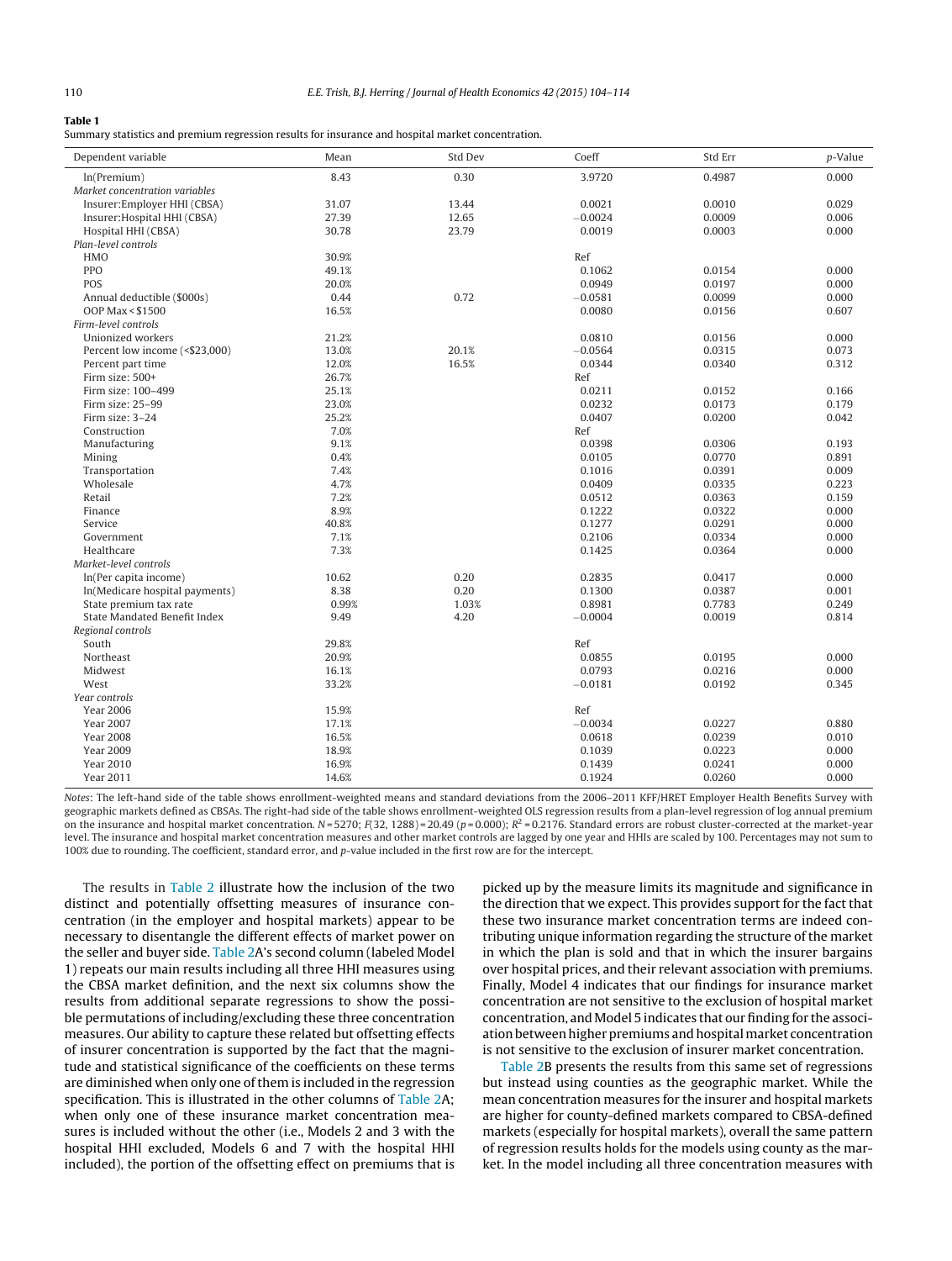#### <span id="page-7-0"></span>**Table 2**

Premium regression results for insurance and hospital market concentration measures excluding each measure, using (A) CBSA and (B) county market definitions.

| ln(Premium)                            | Mean         | Model 1                      | Model 2                   | Model 3                      | Model 4                      | Model 5                   | Model 6                   | Model 7                      |
|----------------------------------------|--------------|------------------------------|---------------------------|------------------------------|------------------------------|---------------------------|---------------------------|------------------------------|
| (A)<br>Ins:Emp HHI<br>SD/SE<br>p-Value | 3107<br>1344 | 0.0021<br>0.0010<br>0.029    | 0.0005<br>0.0005<br>0.308 |                              | 0.0028<br>0.0010<br>0.004    |                           | 0.0001<br>0.0005<br>0.768 |                              |
| Ins:Hosp HHI<br>SD/SE<br>p-Value       | 2739<br>1265 | $-0.0024$<br>0.0009<br>0.006 |                           | $-0.0004$<br>0.0004<br>0.328 | $-0.0028$<br>0.0009<br>0.002 |                           |                           | $-0.0006$<br>0.0004<br>0.139 |
| Hospital HHI<br>SD/SE<br>p-Value       | 3078<br>2379 | 0.0019<br>0.0003<br>0.000    |                           |                              |                              | 0.0019<br>0.0003<br>0.000 | 0.0019<br>0.0003<br>0.000 | 0.0020<br>0.0003<br>0.000    |
| Ν<br>$\mathbb{R}^2$                    |              | 5270<br>0.2595               | 5270<br>0.2623            | 5270<br>0.2624               | 5270<br>0.2617               | 5270<br>0.2599            | 5270<br>0.2600            | 5270<br>0.2599               |
| (B)<br>Ins:Emp HHI<br>SD/SE<br>p-Value | 3225<br>1351 | 0.0025<br>0.0009<br>0.008    | 0.0005<br>0.0005<br>0.351 |                              | 0.0029<br>0.0009<br>0.002    |                           | 0.0004<br>0.0005<br>0.416 |                              |
| Ins:Hosp HHI<br>SD/SE<br>p-Value       | 2844<br>1269 | $-0.0025$<br>0.0008<br>0.003 |                           | $-0.0006$<br>0.0004<br>0.181 | $-0.0030$<br>0.0008<br>0.000 |                           |                           | $-0.0005$<br>0.0004<br>0.283 |
| Hospital HHI<br>SD/SE<br>p-Value       | 4293<br>2757 | 0.0009<br>0.0003<br>0.001    |                           |                              |                              | 0.0011<br>0.0003<br>0.000 | 0.0011<br>0.0003<br>0.000 | 0.0011<br>0.0003<br>0.000    |
| Ν<br>$\mathbb{R}^2$                    |              | 5210<br>0.2608               | 5210<br>0.2624            | 5.210<br>0.2624              | 5210<br>0.2616               | 5210<br>0.2614            | 5210<br>0.2614            | 5210<br>0.2613               |

Notes: These seven models show selected enrollment-weighted OLS regression results from a plan-level regression of log annual premium from the KFF/HRET survey on the insurance and hospital market concentration measures using the CBSA as the geographic market in Panel (A) and the county as the geographic market in Panel (B). Standard errors (SE) are robust cluster-corrected at the market-year level. The three market concentration measures in the regression models are lagged by one year and scaled by 100 (i.e., the coefficients represent the effect of an HHI that is 100 points higher).

markets defined at the county-level, the coefficient for a 100 point increase in the Insurer:Employer HHI is 0.0025 and the coefficient for a 100 point increase in the Hospital HHI is 0.0009, both significant at the 1% level. Additionally, the coefficient for a 100 point increase in the Insurer:Hospital HHI is −0.0025, also significant at the 1% level.

### 5.1. Stratified analyses

Based on our discussion in Section [3,](#page-2-0) as well as the results from [Town](#page-10-0) et al. (2006), we hypothesize that the effects of insurance and hospital market concentration may be more (or less) pronounced depending on the relative concentration of the other market. Specifically, the Town et al. theoretical and empirical results suggest that the positive effects of hospital concentration on insurance premiums will be more pronounced among competitive insurance markets. To test this hypothesis, we re-ran the regressions on two subsamples ofthe plans, stratified by the level of competition in the Insurer:Employer market; i.e., an HHI either below or above 2500. (We also stratify our models based on hospital concentration further below.) We use this stratified-sample approach, rather than an interaction term, so that we can observe the baseline effects in more competitive and more concentrated markets independently.

The findings from this analysis using CBSAs as the geographic market are presented in Table 3.<sup>14</sup> While we find that the

#### **Table 3**

Premium regression results for insurance and hospital market concentration measures, stratified by insurance market concentration.

| ln(Premium)     | 1<br>Full sample | $\mathcal{L}$<br>Ins:Emp HHI<br>$<$ 2500 | 3<br>Ins:Emp HHI<br>>2500 |
|-----------------|------------------|------------------------------------------|---------------------------|
| Ins:Emp HHI     | 0.0021           | 0.0061                                   | 0.0026                    |
| SE.             | 0.0010           | 0.0039                                   | 0.0010                    |
| <i>p</i> -Value | 0.029            | 0.115                                    | 0.026                     |
| Ins:Hosp HHI    | $-0.0024$        | $-0.0004$                                | $-0.0023$                 |
| SE.             | 0.0009           | 0.0029                                   | 0.0010                    |
| <i>p</i> -Value | 0.006            | 0.879                                    | 0.026                     |
| Hospital HHI    | 0.0019           | 0.0020                                   | 0.0018                    |
| SE.             | 0.0003           | 0.0006                                   | 0.0004                    |
| <i>p</i> -Value | 0.000            | 0.001                                    | 0.000                     |
| N               | 5270             | 2207                                     | 3063                      |
| $R^2$           | 0.2595           | 0.2427                                   | 0.2659                    |

Notes: The first column repeats the regression results in Table 2A's Model 1, while next two columns show enrollment-weighted OLS regression results for premiums from the KFF/HRET survey stratified by level of insurance market concentration above or below an HHI of 2500. All markets are geographically defined using CBSAs. The three market concentration measures are lagged by one year and scaled by 100. Standard errors are robust cluster-corrected at the market-year level.

association between hospital concentration and premiums is significant among plans sold in both relatively more competitive downstream insurance markets and relatively more concentrated downstream insurance markets, we do not find evidence that

 $^{\rm 14}$  Repeating these stratified analyses using the county-based HHI measures with the same HHI cutoff above and below 2500 yields slightly different results. However, this appears to be due, at least in part, to the difference in the magnitudes of HHIs for markets using the county-defined markets as compared to the CBSAdefined markets (i.e., the mean HHIs for the smaller county-defined markets are higher). We instead observe a similar pattern of results using county-defined markets to those presented in Tables 3 and 4 using CBSA-defined markets if we increase

the HHI threshold cutoff (e.g., from 2500 to 3500 and thus roughly evenly-split subsample sizes) for stratifying more competitive versus more concentrated markets. Additional results from these analyses are available from the authors upon request.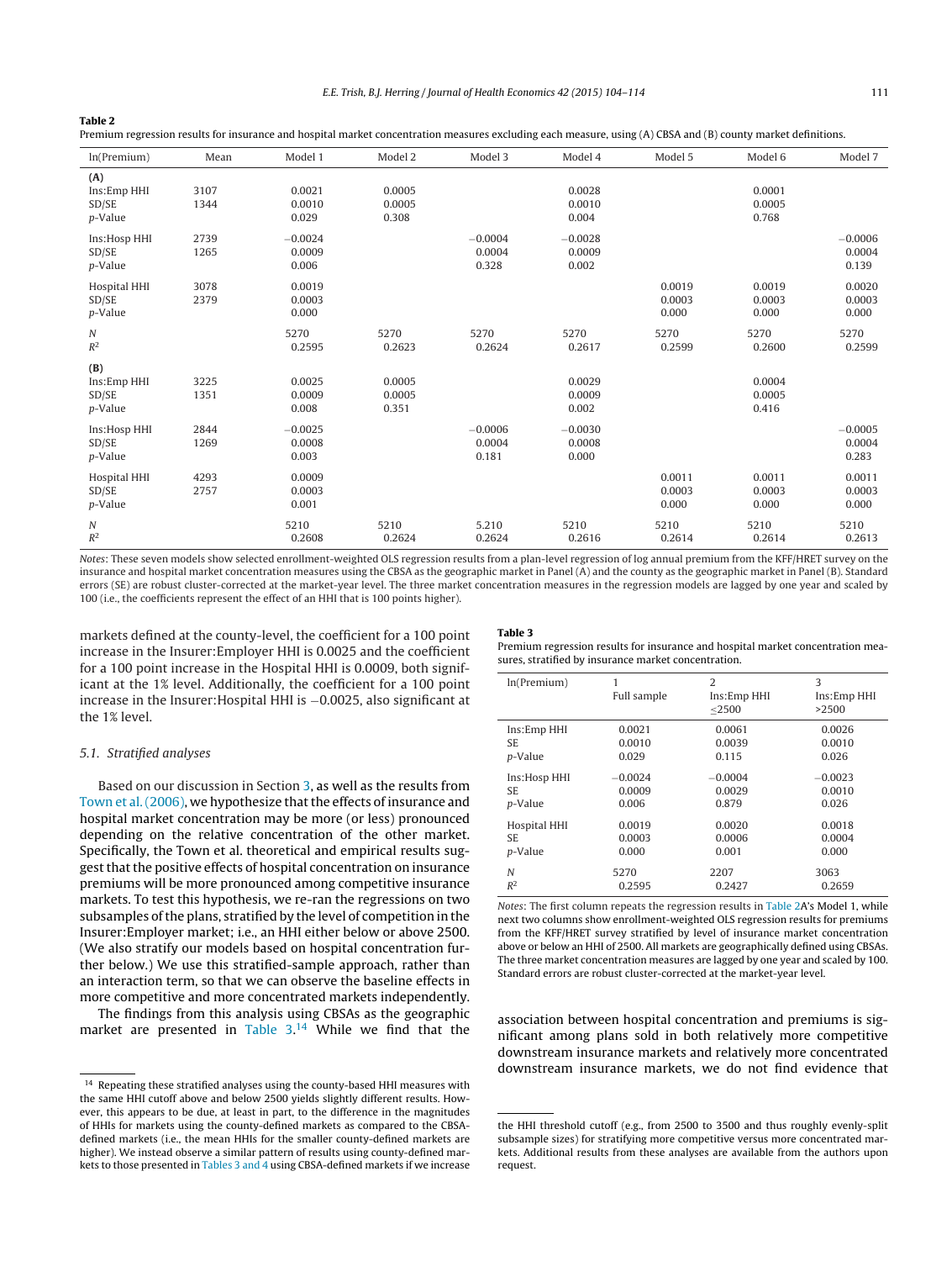the relationship is stronger among more competitive downstream insurance markets. The coefficient on premiums for a 100 point increase in Hospital HHI is 0.0020 in more competitive Insurer:Employer markets and 0.0018 in more concentrated Insurer:Employer markets, both significant at the 1% level.

However, we do observe that the negative association between the Insurer:Hospital concentration measure and premiums is stronger among more concentrated insurance markets. Specifically, the coefficient on premiums for a 100 point increase in the Insurer:Hospital HHI measure is  $-0.0023$  ( $p < 0.05$ ) for plans sold in more concentrated insurance markets (Column 3), and statistically insignificant (−0.0004) for plans sold in more competitive insurance markets (Column 2). In addition, this stratification by level of concentration in the insurance market reveals that, while the relationship between Insurer:Employer competition and premiums among more competitive insurance markets is statistically indistinguishable from zero, the extent of Insurer:Employer competition among more concentrated insurance markets is important.

These findings suggest that the effects of the levels of concentration in healthcare markets on premiums vary with the overall market characteristics. They provide evidence that increasing consolidation among hospital markets not only results in higher negotiated prices, but that these higher prices are ultimately passed-through to consumers in the form of higher premiums, regardless of downstream insurer market structure. The finding that the positive and negative associations between Insurer:Employer and Insurer:Hospital market concentration and premiums are strongest among the more concentrated insurance markets may suggest that the association between higher levels of insurance concentration on the ability to charge higher premiums to employers and to negotiate lower prices with providers may be particularly important among relatively more concentrated insurance markets.

Next we examined whether a similar pattern of results would emerge from stratifying the observations based on the level of hospital market concentration. Here we hypothesize that the association of the level of competition in the Insurer:Hospital market and premiums would be strongest among the more concentrated hospital markets, as the effects of increased insurer bargaining leverage may be less pronounced if hospital prices are already relatively low due to hospital market competition alone. Analogous to the above analysis, we stratified the observations into two groups according to level of concentration in the hospital market; i.e., Hospital HHI below or above 2500 using the CBSA-defined geographic markets.

The findings from this analysis stratified by hospital market concentration are presented in Table 4, where Column 1 again simply repeats the results from [Table](#page-7-0) 2A's Column 1, and Columns 2 and 3 show the results among plans sold in markets with more or less competitive hospital markets. We find that the statistical significance of the positive and negative associations between premiums and Insurer:Employer HHI and Insurer:Hospital HHI, respectively, hold only among the more concentrated hospital markets. We also find that the statistical significance of the positive association between Hospital HHI and premiums holds only among the more concentrated hospital markets. These findings provide support for our hypothesis that, while hospital prices may already be relatively lower among more competitive hospital markets, in more concentrated hospital markets, more concentrated insurers may leverage their stronger bargaining power to negotiate lower prices among concentrated hospital markets and use their market power in selling insurance to employers to increase their profit margins.

Taken together, these results (from [Tables](#page-6-0) 1 and 2) suggest that the levels of competition in the health insurance and hospital markets are significantly associated with employer-sponsored health

#### **Table 4**

Premium regression results for insurance and hospital market concentration measures, stratified by hospital market concentration.

| ln(Premium)     | 1<br>Full sample | $\overline{2}$<br>Hospital HHI<br>$<$ 2500 | 3<br>Hospital HHI<br>>2500 |
|-----------------|------------------|--------------------------------------------|----------------------------|
| Ins:Emp HHI     | 0.0021           | 0.0013                                     | 0.0030                     |
| SE.             | 0.0010           | 0.0015                                     | 0.0013                     |
| p-Value         | 0.029            | 0.378                                      | 0.023                      |
| Ins:Hosp HHI    | $-0.0024$        | $-0.0012$                                  | $-0.0034$                  |
| SE.             | 0.0009           | 0.0012                                     | 0.0012                     |
| <i>p</i> -Value | 0.006            | 0.343                                      | 0.005                      |
| Hospital HHI    | 0.0019           | 0.0012                                     | 0.0015                     |
| SE.             | 0.0003           | 0.0014                                     | 0.0004                     |
| p-Value         | 0.000            | 0.372                                      | 0.000                      |
| N               | 5270             | 3001                                       | 2269                       |
| $R^2$           | 0.2595           | 0.2487                                     | 0.2632                     |

Notes: The first column repeats the regression results in [Table](#page-7-0) 2A's Model 1, while next two columns show enrollment-weighted OLS regression results for premiums from the KFF/HRET survey stratified by level of hospital market concentration above or below an HHI of 2500. All markets are geographically defined using CBSAs. The three market concentration measures are lagged by one year and scaled by 100. Standard errors are robust cluster-corrected at the market-year level.

insurance premiums. Further, these results (from [Tables](#page-7-0) 3 and 4) suggest that the negative relationship between premiums and insurer bargaining power with hospitals may be particularly pronounced among more highly concentrated insurer and hospital markets. Generally, they support the suggestion that the relative balance of insurer and hospital concentration also has important implications for insurance premiums, reflecting the underlying market structure that insurers must bargain with hospitals to set transaction prices, and thus the level of concentration in both insurer and hospital markets and their relative bargaining leverage jointly impact these negotiated prices. Importantly, they provide empirical evidence that these higher provider prices are often ultimately passed-through to consumers in the form of higher premiums, and that this pass-through also depends on relative market conditions. In general, we observe higher premiums among plans sold in markets with higher levels of hospital and Insurer:Employer concentration and lower premiums among plans sold in markets with higher levels of Insurer:Hospital concentration, especially among more highly concentrated markets.

## 5.2. Limitations

As noted earlier, the cross-sectional design of this study limits our ability to infer the causal relationship between the concentration of insurance and hospital markets and health insurance premiums. It is difficult to construct instruments that would represent an exogenous source of variation in market concentration that would be unrelated to premiums, particularly instruments that would be uniquely predictive of the two different insurer and the hospital concentration measures. One approach (for examining provider prices) is to instrument for insurer concentration using the underlying distribution of firms, but it is doubtful that this would be unrelated, independently, to employer-sponsored premiums. Another common approach is to exploit mergers as a source of variation in concentration over time, but there was little consolidation activity for insurers and hospitals during this time period for which we have these rich KFF/HRET data. Moreover, it is not clear that the merger itself would necessarily be exogenous. Yet another commonly-used approach is to construct measures of market concentration based on predicted, rather than actual patient flows, but we are limited by data and analytical resources to complete this exercise at the national level for hospitals and unsure how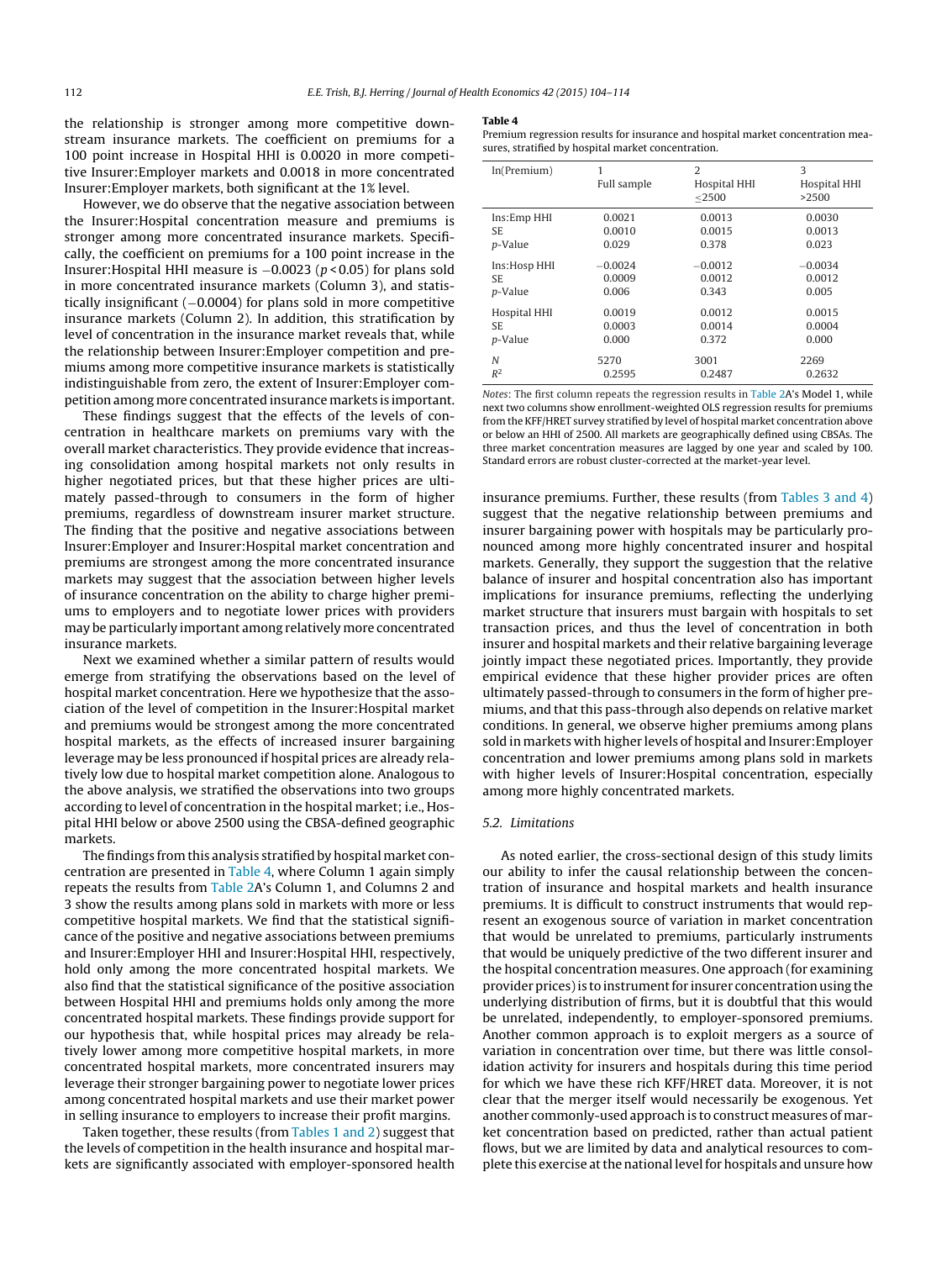one would apply this consumer-flow approach to insurer market shares. We have tried to alleviate these endogeneity concerns by lagging the market concentration and market control variables by one year; this at least implies a temporal relationship that is consistent with the hypothesis that the level of market concentration affects health insurance premiums. Additionally, if higher premiums in fact encourage market entry by other insurers, this would result in a more competitive health insurance market, which would bias our results downward. Nonetheless, we interpret our results as associations between market concentration and premiums and not necessarily a causal relationship.

Another limitation is that our model also measures the association between aggregate market-level measures of insurer and hospital concentration and the premium of a specific insurance plan purchased by an employer in that market. The KFF/HRET data do not allow for the identification of which insurer sold the policy to the employer, so we therefore are also unable to link the specific market share of that insurer to the observation. Similarly, we do not know anything about which hospitals are included in a given plan's network, nor about the insurer-hospital contracts. Thus, due to data limitations, we are unable to model the bargaining between insurers and hospitals and to consider constructs such as "Option Demand/Willingness to Pay" ([Capps](#page-10-0) et [al.,](#page-10-0) [2003\)](#page-10-0) measures for inclusion of certain hospital systems and the effects that this may have on premiums. Nonetheless, while the market measures may not reflect the specific insurer and associated network from which the plan is purchased, they do represent the overall market conditions within which the employer is choosing a policy. Thus, we believe that they provide important information regarding the relationship between market conditions and policies sold in those markets. Additionally, while we control for some plan generosity features such as plan type, deductible, and out of pocket maximum, premium variation may also reflect differences in quality and plan generosity that are not accounted for by these control variables (including the plan's network) which could conceivably be correlated with the extent of market concentration.

Additionally, our market concentration measures are reliant on how we have chosen to define the markets. While we believe that CBSAs represent a reasonable geographic market for employers purchasing insurance and a reasonable geographic market for hospital care, the extent to which our measures accurately represent the true level of competition in these markets depends on the degree to which they accurately reflect the markets in which insurance is purchased and hospital network inclusion negotiations occur, respectively. However, given that CBSAs are constructed to represent person-flows for commuting to employment, we believe that they represent reasonable choices for the markets we are trying to measure. We are also reassured by the observation that our results are similar when using counties instead of CBSAs.

Further, given that these KFF/HRET data are of plans actually purchased by employers, our analysis does not explicitly model the employers' option to not offer coverage or to self-insure as an alternative choice.15 However, given that all the plans in our model are indeed purchased, they reflect choices that employers have made dependent on the local market conditions that do in fact exist, and thus we feel that they represent an appropriate association between market conditions and premiums.

Overall, we believe that our ability to construct two distinct insurance market concentration measures using the variation in fully-insured and self-insured enrollment represents an improvement in depicting these markets and their unique association with health insurance premiums. Nonetheless, further work on these open questions is warranted.

# **6. Conclusion**

The US health insurance industry is highly concentrated and health insurance premiums are high and rising rapidly. Our data demonstrate that less than 3% of the markets in which employers purchase fully-insured coverage are considered un-concentrated by the guidelines set forth by the DOJ/FTC. Similarly, more than half of these markets are considered highly concentrated. Provisions included in the ACA are focused on increasing competition in these markets, with the expectation that increased competition within the health insurance industry would help to lower premiums. Though focused on the individual rather than the employer-sponsored market, early evidence suggests that not all state insurance markets are, in fact, becoming more competitive ([Cox](#page-10-0) et [al.,](#page-10-0) [2014\)](#page-10-0) but that more competitive exchanges have lower premiums [\(Dafny](#page-10-0) et [al.,](#page-10-0) [Forthcoming\).](#page-10-0)

However, health insurers operate in a complex bilateral oligopoly, whereby they must negotiate service prices with hospitals and other providers, and higher levels of market power may in fact result in stronger bargaining leverage with these providers to drive down prices, which could then be partially passed through in the form of lower premiums. Thus, the ultimate impact of the level of competition in the health insurance industry on premiums is unclear – but it seems likely that the underlying goal of reductions in insurer administrative overhead associated with increased insurer competition can generally not be achieved without the unintended consequence of higher provider prices associated with decreased bargaining power with providers. The analyses presented herein suggest that the effects of increasing competition in health insurance markets on health insurance premiums are likely to depend on the level of competition in local hospital markets, as well as the relative competitiveness of the fully-insured and self-insured markets and insurers' overall bargaining leverage with hospitals and other local providers.

We find that employer-sponsored insurance premiums among a nationally representative sample of firms purchasing fully-insured products are higher in markets where insurance and/or hospital markets are highly concentrated, as compared to those in which they are more competitive. Further, we find that higher levels of concentration among the market in which insurance is sold to employers are associated with higher premiums, whereas higher levels of concentration among the market in which insurers bargain with hospitals are associated with lower premiums. Importantly, we find that higher levels of concentration in hospital markets are also associated with higher premiums – providing evidence that the well-documented higher prices resulting from consolidation among hospitals do in fact affect consumers in the form of higher premiums, and that local market conditions affect the extent of this pass-through.

However, our findings, along with recent literature suggesting that hospital prices are lower among more concentrated insurance markets, suggest that higher levels of insurer bargaining leverage with hospitals may lead to lower health insurance premiums via lower negotiated hospital prices, as long as there is sufficient competition in the market for selling insurance to small employers that these lower prices get passed through to employers in the form of lower premiums. Recent policy changes,

 $^{\rm 15}$  We have also examined firm-level decisions to self-insure using these KFF/HRET data, with a primary focus on examining the influence of state community rating rules for low-risk versus high-risk industries among firms with 25–100 workers [\(Trish](#page-10-0) [and](#page-10-0) [Herring,](#page-10-0) [2014\).](#page-10-0) In those analyses, there were no statistically significant associations between insurer market concentration nor hospital market concentration (included as control variables) and a firm's decision to self insure.